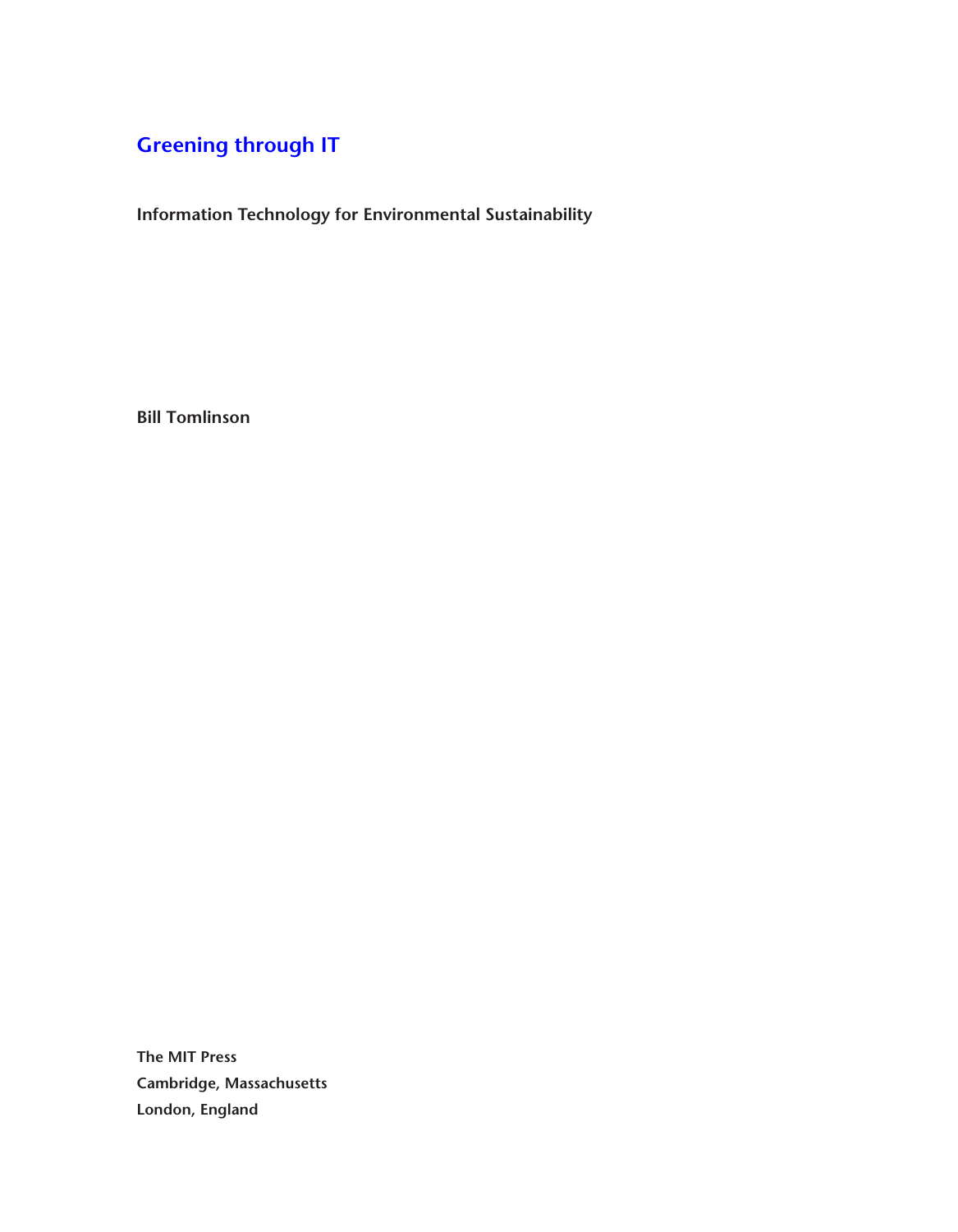© 2010 Massachusetts Institute of Technology

All rights reserved. No part of this book may be reproduced in any form by any electronic or mechanical means (including photocopying, recording, or information storage and retrieval) without permission in writing from the publisher.

For information about special quantity discounts, please email <special\_sales@mitpress.mit. edu>.

This book was set in Stone Sans and Stone Serif by the MIT Press. Printed on recycled paper and bound in the United States of America.

Library of Congress Cataloging-in-Publication Data

Tomlinson, Bill, 1972– Greening through IT : information technology for environmental sustainability / Bill Tomlinson. p. cm. Includes bibliographical references and index. ISBN 978-0-262-01393-2 (hardcover : alk. paper) 1. Green technology. 2. Information technology—Environmental aspects. I. Title. TD145.T48 2010 303.48'3—dc22

2009033821

10 9 8 7 6 5 4 3 2 1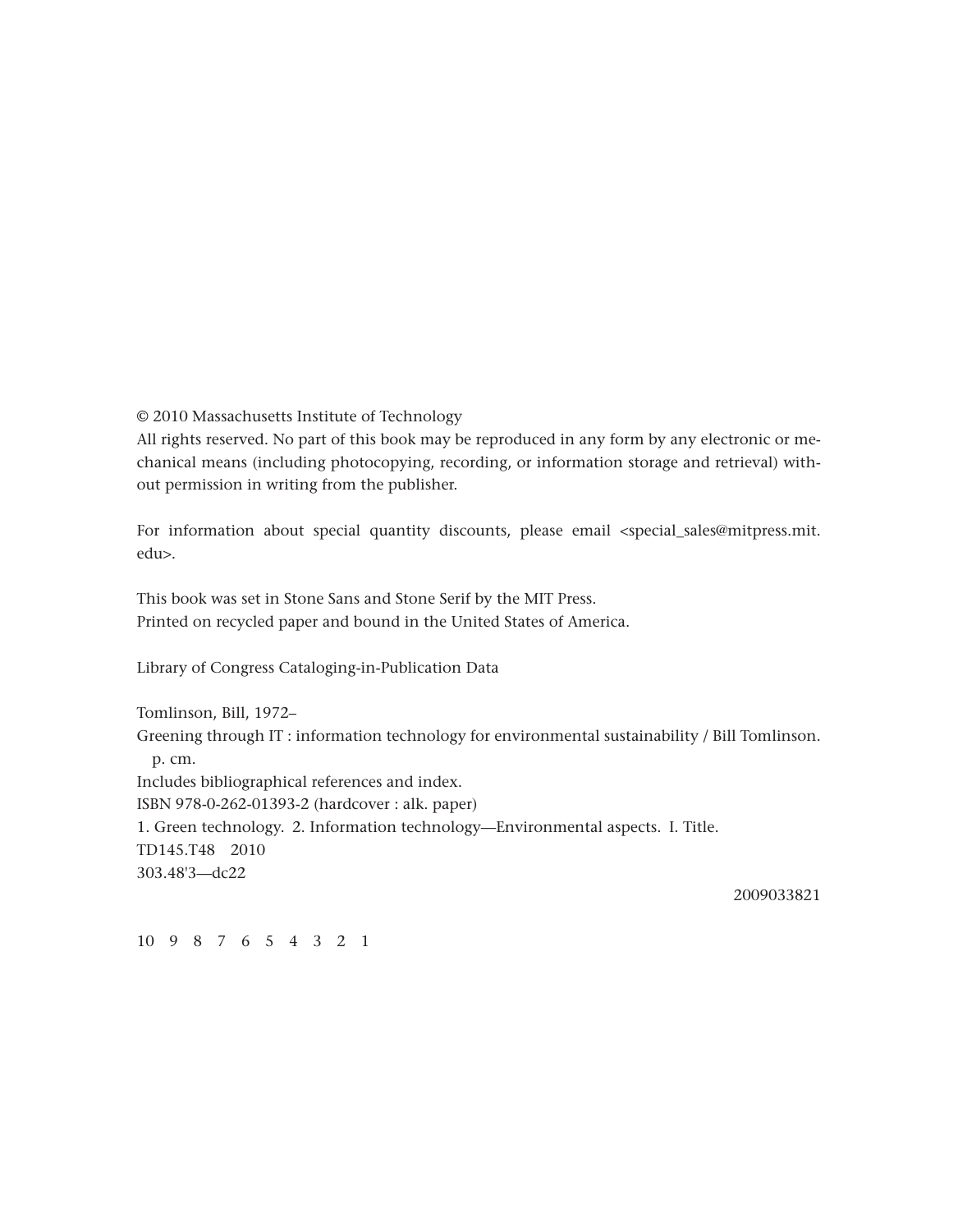# **1 Introduction to Green IT**

Kerala, a state in the southwestern part of India, has a substantial fishing industry, directly employing more than a million people. Sardines are one of the main species that the commercial fishers catch. Starting in the late 1990s, mobile phone service became available in Kerala. The fishers gradually began using the phones to find customers in need of their catch and coordinate sales. In previous years, 5 to 8 percent of the daily catch of sardines was wasted, with sellers sometimes unable to find buyers. With the introduction of mobile phones, this waste was eliminated completely, as the fishers and the buyers dynamically streamlined their markets. The fishers' profits increased, consumer prices declined, and fewer sardines went to waste unnecessarily (Jensen, 2007).

Utility companies and research laboratories around the world are working to develop and install smart electricity and gas meters in millions of households and businesses. These meters are designed to support real-time energy pricing and enable households and businesses to optimize their usage. For example, various energy-intensive activities such as running a clothes dryer could be scheduled at times when electricity demand is low. These meters will simultaneously save money for consumers and allow the utility providers to deliver energy more efficiently.

On July 14, 2007, a group of fifty-seven naked bicyclists took to the streets of Seattle, Washington. This event was one of many such rides in cities across the globe as part of the "World Naked Bike Ride." The organization's Web page offers the following credo: "We face automobile traffic with our naked bodies as the best way of defending our dignity and exposing the unique dangers faced by cyclists and pedestrians as well as the negative consequences we all face due to dependence on oil, and other forms of non-renewable energy" (WorldNakedBikeRide.com, 2007). Rather than relying on paper brochures or other traditional media, the organization used the World Wide Web, email, and other information technologies to support the planning, coordination, and deployment of events around the world. In the online wiki, a comment for the Seattle event reads: "Great weather, 3 arrested" (NakedWiki.org, 2008).

The above examples illustrate just a few of the many ways in which environmental issues and information technology (IT) are beginning to interact.<sup>1</sup> From Cisco's use of telepresence to reduce corporate travel (Hsieh, 2009) to the large-scale migration of computing processes to places where energy is available (Hopper & Rice, 2008),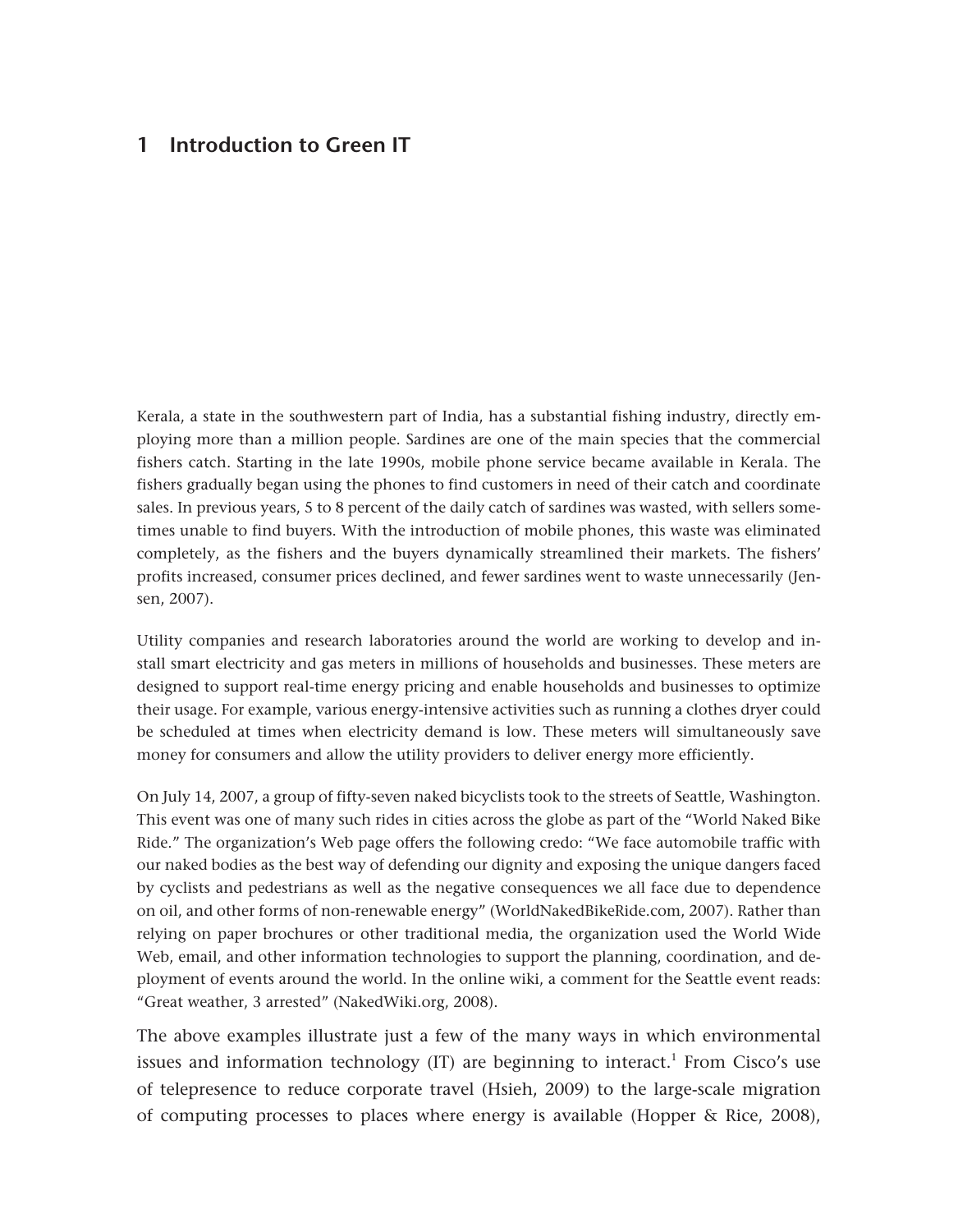instances of IT systems having an environmental impact are emerging across a wide range of domains. This book seeks to provide a framework for thinking about IT systems that address environmental topics. By doing so, it aims to help people work more effectively, both individually and together, to address the numerous environmental concerns currently facing the planet.

# **The Field of Green IT**

Over the last several years, the term "Green IT" has begun to be used to describe a field at the juncture of two trends. The first trend involves the growing concern about environmental issues across many human communities. For example, a *Newsweek* poll in August 2007 found that 61 percent of adults in the United States said they had personally taken "steps to reduce [their] own energy consumption because of concerns related to climate change and global warming" (Polling Report, 2008). A survey of 49,243 teens from around the world revealed that 74 percent of them "believe that global warming is a serious problem and are more concerned about it than any other issue including drugs, violence or war" (Greenpeace, 2007). As further evidence, the film *An Inconvenient Truth* won the 2007 Academy Award for best documentary feature, and Al Gore shared the 2007 Nobel Peace Prize with the UN Intergovernmental Panel on Climate Change "for their efforts to build up and disseminate greater knowledge about manmade climate change, and to lay the foundations for the measures that are needed to counteract such change" (Nobel Foundation, 2008). These and many other recent cultural phenomena reflect a growing awareness of the impact that humans and our activities have on the world. The term "Green" has become connected with this sense of awareness; the word choice is based on the primary color of plant leaves and reflects a concern for the ecosystems in which humans exist.

The second trend involves IT—the use of digital tools and techniques for manipulating information, and the social phenomena that surround these systems. (Actually, two acronyms, IT and ICT, could apply here. As noted above, IT stands for information technology and is broadly known across a range of public audiences. ICT stands for information and communications technology; this more explicitly inclusive term is used in certain fields of academia and a range of government/economic contexts. To make the content of this book broadly accessible, the acronym IT is used throughout.)

IT is growing at a rapid rate; as an example, while mobile phones were relatively rare a decade ago, now more than half the world's people have them (Reuters, 2007). There are many different forms of IT, in terms of both the information systems that exist—such as software packages, databases, and networks—and the devices that people and institutions use to access these systems—such as notebook computers, servers,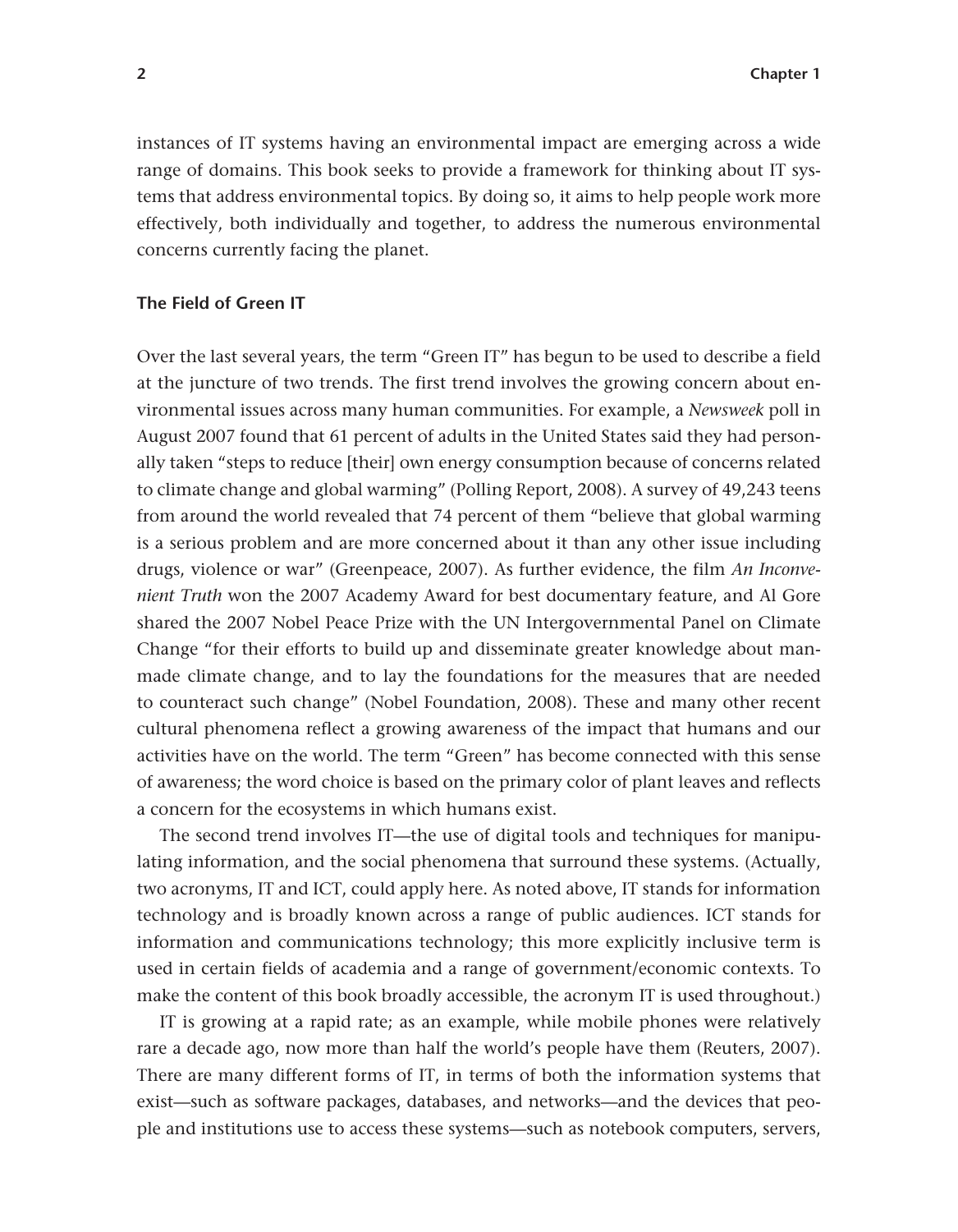mobile phones, and personal digital assistants. Humans inhabit the growing information ecologies that result from this abundance of devices and systems (Nardi & O'Day, 1999). The rapid adoption of IT is transforming societies around the world, affecting many different aspects of human life from communication between individuals to the workings of international politics.

Green IT brings together these two areas, environmental issues and IT, and explores the ways in which they connect to each other. In particular, it examines the opportunities for IT to address issues related to the global ecosystem. The rapid growth and acceptance of IT worldwide suggests that this area may be a fruitful one in which to seek possibilities for environmental change, building on other transformative societal effects already underway. Andy Hopper (2008), professor of computer technology and head of the computer laboratory at the University of Cambridge, states the case succinctly: "Computing is a crucial weapon in our armoury for ensuring the future of the planet" (p. 1).

It is important to note that not all facets of IT are environmentally favorable. Computation is beginning to occupy a nontrivial amount of the power consumption around the world, and electronic waste (e-waste) is a fast-growing concern. In addition, the culture of disposability implied by the rapid innovation and turnover rate in computational technologies is deeply problematic. According to a report by the Gartner research firm, the IT sector emits  $CO<sub>2</sub>$  at a rate approximately equivalent to that of the airline industry (Mingay, 2007). This rate is growing rapidly, especially in the mobile computing area. Nevertheless, according to *Smart 2020*, a report by the Climate Group (2008) on behalf of the Global e-Sustainability Initiative, the potential positive environmental benefits enabled by IT are five times as great as the environmental footprint of IT itself. Given the inherent complexity of environmental issues and the inefficient ways humans currently live, innovations in IT across many aspects of society can have a strongly positive net environmental impact.

The environmental opportunities presented by IT systems are both external and internal to the IT field itself. Externally, Green IT can have an effect on areas from economics (von Weizsäcker, Lovins, & Lovins, 1998) to ecological monitoring (Szewczyk et al., 2004) to the details of people's everyday lifestyles (Mankoff, Matthews, Fussell, & Johnson, 2007; Woodruff, Hasbrouck, & Augustin, 2008). Internally, Green IT can help reduce the impact of e-waste (Grossman, 2006; Hightower, Smith, Sonnenfeld, & Pellow, 2006), enable sustainable interaction design (Blevis, 2007), and decrease energy consumption by computational systems (Markoff, 2006). While the term "Green IT" is sometimes used to refer solely to the ways in which the IT industry itself can become more sustainable, in this book Green IT involves any IT that helps to make any aspect of society greener, including IT itself. The title of this book, *Greening through IT*, seeks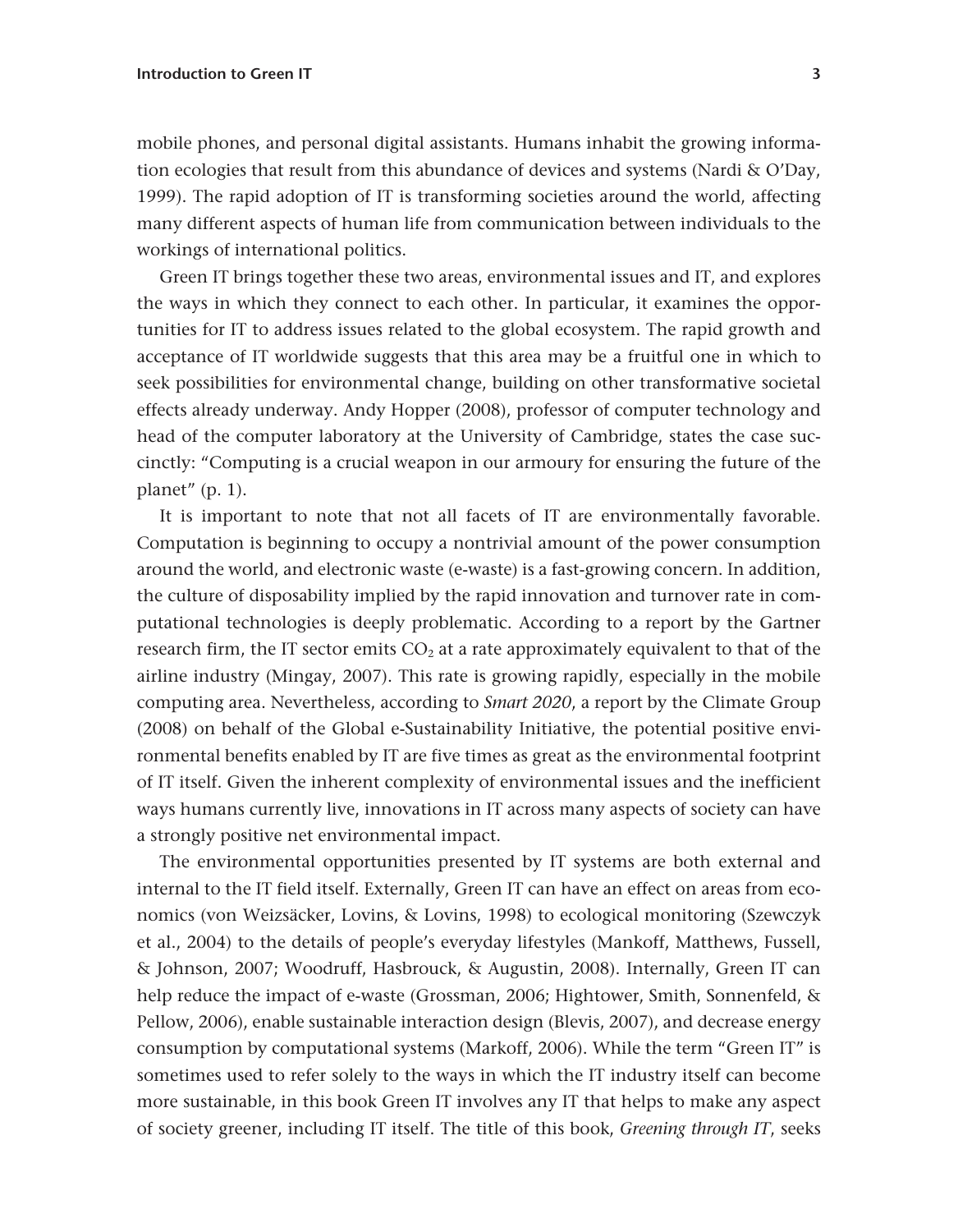to capture this focus on the use of IT across many different sectors, rather than concentrating just on its own impact.

The ultimate goal of this text is to help humans and the ecosystems in which we live achieve a state of sustainability. Various definitions have been offered for the term "sustainability"; for example, Ismail Serageldin (2006) offered a human-centric definition, stating that "sustainability is giving future generations as many opportunities as, if not more than, we have had ourselves." For the purposes of this book, sustainability is a characteristic of a system—in this case, the global ecosystem—in which all defining processes, such as the maintenance of biodiversity (including *Homo sapiens*) at a high quality of life, are able to continue indefinitely. A sustainable system can be juxtaposed with one in which limitations on the availability of resources, overproduction of waste, or other factors will eventually cause the system to collapse.

Other useful terms have been put forward to describe related concepts. "Resilience" has been defined as "the capacity of a system to absorb disturbance and reorganize while undergoing change so as to still retain essentially the same function, structure, identity, and feedbacks" (Walker, Holling, Carpenter, & Kinzig, 2004, p. 1). Aldo Leopold (1966) offers a more general term, "right," suggesting: "A thing is right when it tends to preserve the integrity, stability, and beauty of the biotic community. It is wrong when it tends otherwise" (p. 262). Because of its existing association with an array of ongoing international efforts, the term "sustainability" will be used to represent this suite of concepts throughout this text.

Abundant scientific evidence—for example, the findings in the IPCC's (2007b) Climate Change 2007 report—suggests that humanity is not currently living in a sustainable way. Fortunately, people around the world are increasingly becoming aware of environmental issues and taking action to address them. Despite this growing engagement, we need to ramp up the intensity of these efforts in order to avoid profound and potentially catastrophic global change. The coming chapters explore the critical role that IT can play in this undertaking. For the past several millennia, technology has multiplied the rate at which humans brought about the current environmental concerns; by broadening humans' horizons of time, space, and complexity, Green IT can provide a multiplier effect on our ability to resolve those same environmental issues in the future.

## **Environmental Issues Operate on Broad Scales of Time, Space, and Complexity**

Humans and all other organisms require certain characteristics of our habitats to remain within certain parameters in order for us to survive. If our body temperature goes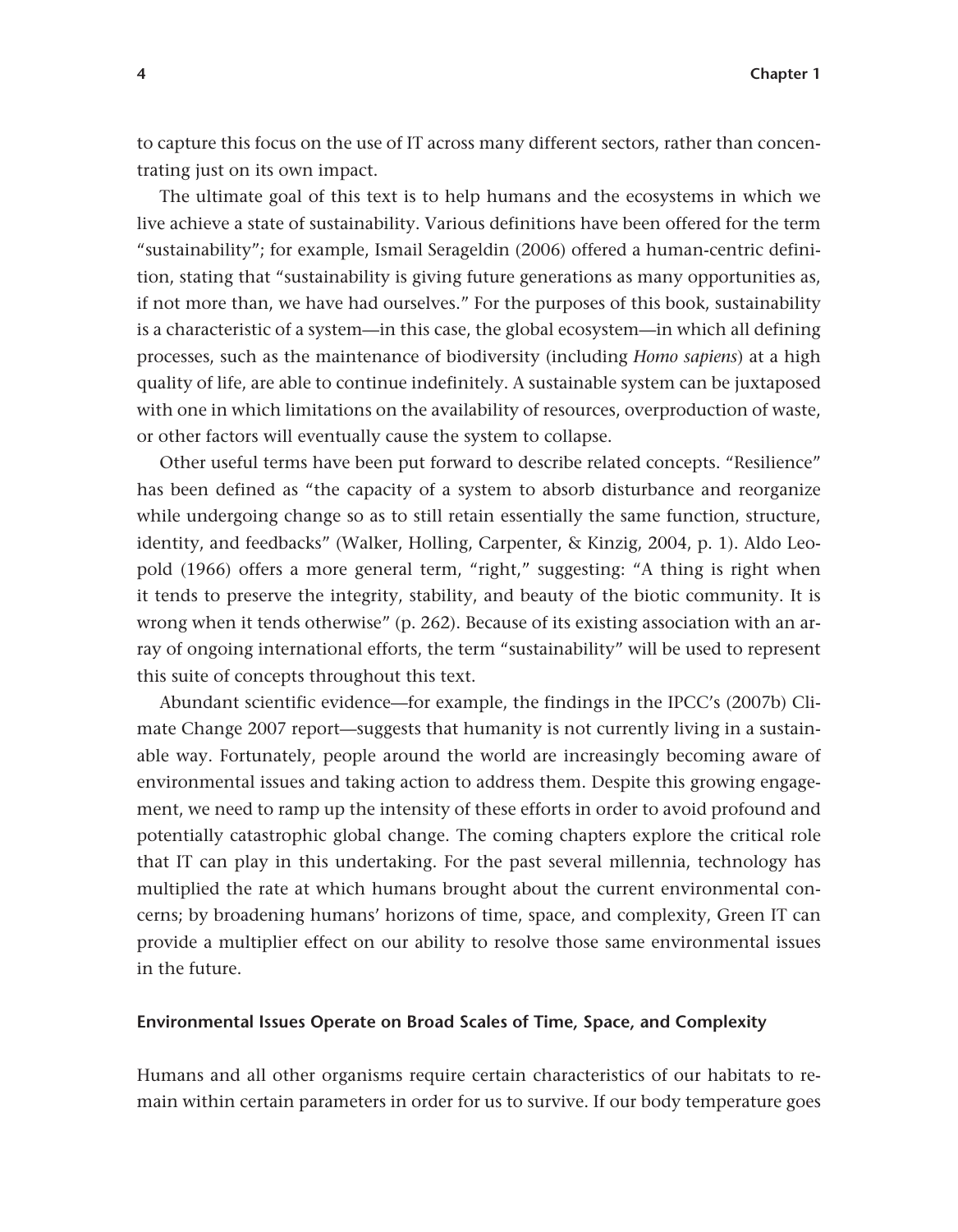too far from 98.6°F, if we do not receive air, food, or water for a certain period of time, or if many other conditions are not met, we cannot continue to exist. Throughout this text, the term "environmental" will refer to the collection of topics that relate to the nonhuman physical and biological context in which humans live, and on which we rely for our continued existence.

The key problem in the way humans understand and act on environmental issues is one of scale. Environmental issues tend to occur on broad scales of time, space, and complexity compared to the typical scope of human concerns. These differences are particularly apparent in domains such as population, resource use, waste production, and species extinction. Regarding the first of these areas, the world population is approximately 6.7 billion people and has been increasing rapidly, doubling within the last forty years. People inhabit over 190 countries, speak thousands of languages, and live in cities with millions of inhabitants. Within this century, the world population is likely to grow to over 9 billion (United Nations, 2004).

People are exhausting natural resources, many of which regenerate slowly through nonhuman processes, on a global scale; nevertheless, we do not adequately address the restoration of these resources. For example, humans consume oil and other petroleum products at a rapid rate, but these resources only come into existence naturally via geologically long periods of compression and heating. "Peak oil" is the term given to the point at which worldwide petroleum production will reach its maximum level; this point is seen as occurring within the next few decades, if it has not already happened (U.S. Government Accountability Office, 2007). Peak oil indicates the dramatic imbalance between the time scales of petroleum formation and exploitation.

As another example of humanity's vigorous resource use, consider that half the world's forests, which once covered 48 percent of Earth's surface, have disappeared during human history (NRDC.org, 2004). The loss of these forests has a variety of effects, such as reducing the planet's ability to convert  $CO<sub>2</sub>$  to breathable  $O<sub>2</sub>$  and eliminating the habitats of many biological species. Beyond the impacts we can already see, the long-term environmental effects of human civilization's current actions will take decades or centuries to emerge fully. Therefore, it is likely that increasing environmental degradation as a result of human resource consumption will be with us for a long time.

In the process of using these resources, humans produce large amounts of waste as well. For example, in 2005, the world produced over 28 billion metric tons of  $CO<sub>2</sub>$  from the consumption of fossil fuels (U.S. Environmental Protection Agency, 2007);  $CO<sub>2</sub>$  is one of the greenhouse gases (GHG) largely responsible for global climatic disruption. (John Holdren [2008], Barack Obama's science and technology adviser, prefers the term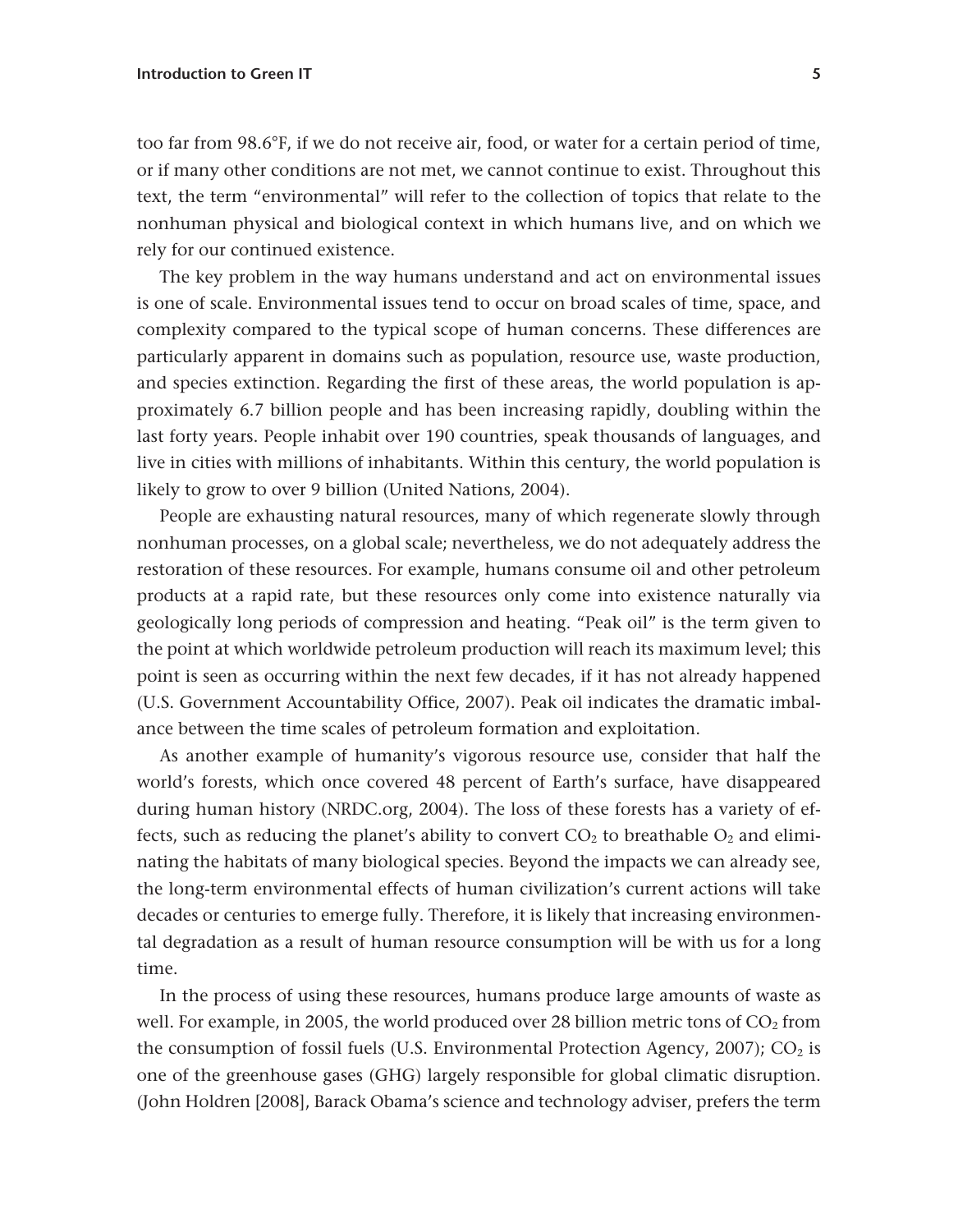"global climatic disruption" to "global warming.") According to the Intergovernmental Panel on Climate Change (IPCC, 2007b), "Most of the observed increase in global average temperatures since the mid-20th century is very likely due to the observed increase in anthropogenic greenhouse gas concentrations" (p. 10).

Global climatic disruption is the most famous problematic result of this waste production, but there are many others. According to the U.S. Environmental Protection Agency (2008a), the United States produces 230 billion kilograms of municipal solid waste per year, or more than 2 kilograms per person per day. In 2006, people around the world consumed 47 billion gallons of bottled water; the United States had the highest per capita consumption of bottled water, at more than 29 gallons per person that year (BottledWater.org, 2006). Only 31 percent of these bottles were recycled; the others ended up in landfills or other locations (U.S. Environmental Protection Agency, 2007). Taken together, these unsustainable habits represent a major issue that needs to be addressed. Nevertheless, the impacts of these choices are rarely immediately apparent, but instead unfold over long periods of time, at great distances away, and in a variety of indirect ways.

The drastic increase in worldwide species extinctions over the last several hundred years also suggests that we are not on a sustainable trajectory. According to a report by the Secretariat of the Convention on Biological Diversity (2006), a treaty signed by 150 world government leaders at the 1992 Rio Earth Summit, "Species are going extinct at rates 1,000 times the background rates typical of Earth's past." This trend is sometimes referred to as the "Sixth Extinction" (Leakey & Lewin, 1996)—the sixth major extinction event since the beginning of life on Earth, and the most severe since the extinction of the dinosaurs sixty-five million years ago. The ecological factors that underlie each species' extinction are complex; taken together, the complexity involved in the extinction of thirty to fifty thousand species per year (Leakey & Lewin, 1996; Olson, 2005) is difficult to grasp.

The extinction of species is significant not just for whatever inherent value one might place on the species themselves. Additionally, the sustainable survival of humans is more likely if there are many different kinds of life in existence. Diversity offers robustness in the face of perturbation. Diverse ecosystems are able to absorb and adapt to change more easily than homogeneous ecosystems. There are numerous examples of the fragility of monocultures (i.e., large tracts of the same crop), such as the potato blight that caused the Great Irish Famine in the mid-nineteenth century, and the spread of the boll weevil across cotton farms in the southeastern United States in the early twentieth century. Humans are part of the ecological complexity of Earth. While the world may be made temporarily more amenable to humans by the dedication of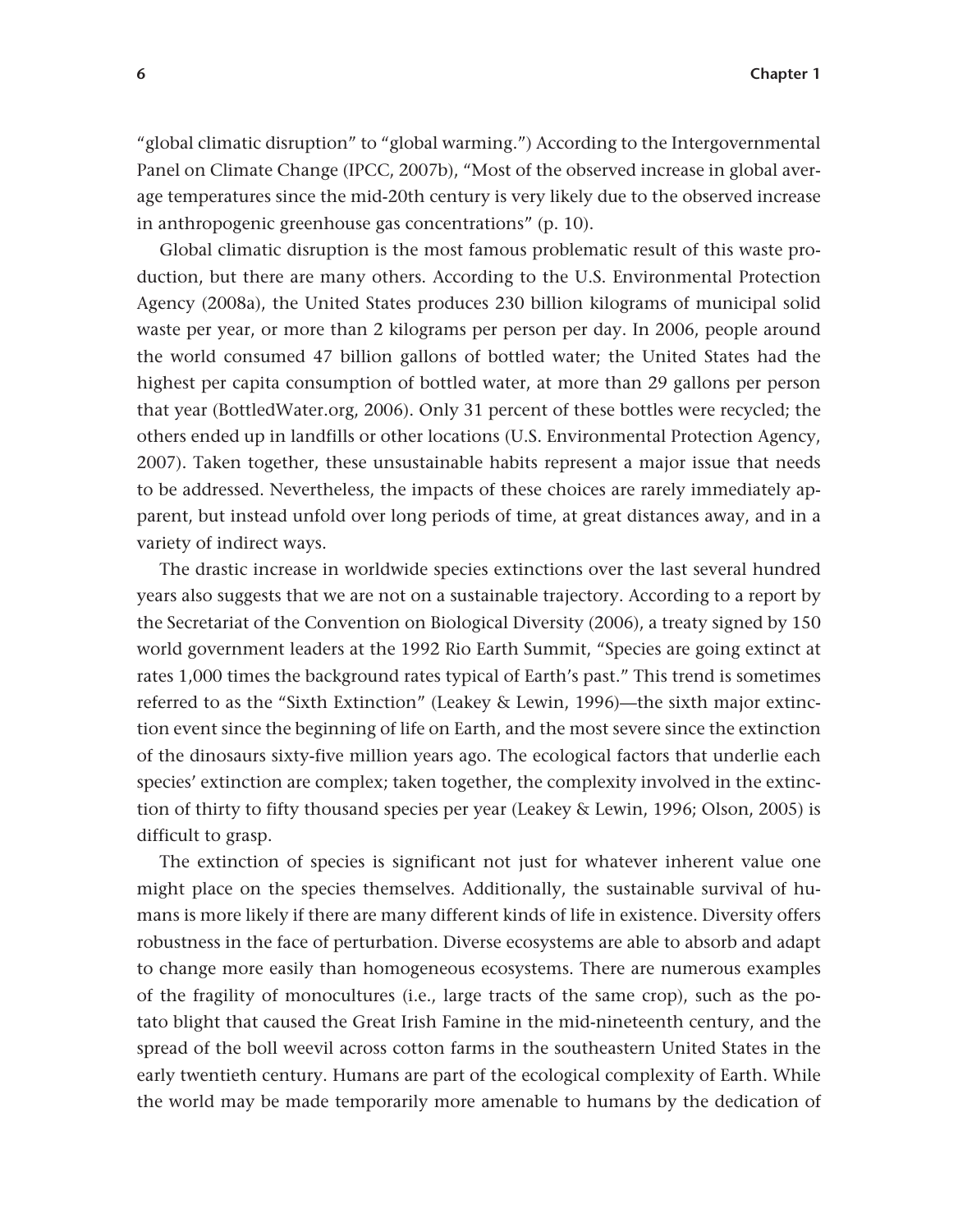large areas of land to corn, palms, and cows, our tendency to exploit a few species on large scales leads to the extinction of many others, and thereby threatens the stability of the global ecosystem as a whole.

The environmental issues currently facing the planet are substantial. Nevertheless, people, governments, and other human institutions often choose to attend to other, more immediate, local, or accessible concerns, rather than addressing any of the above problems with vigor.

#### **Humans Operate on Narrow Scales of Time, Space, and Complexity**

In the above brief account of some of the world's environmental issues, I used a common shorthand in discussions of scale: whenever I used an adjective like "large," "slow," or "big," I assumed that the reader would understand that I meant each of these terms "from a human perspective." The amount of  $CO<sub>2</sub>$  humans produce is not large when compared to the mass of the Sun. The process of forest regeneration is not slow when compared to continental drift. The extinction of a single species is not complex compared to the evolution of all life. Nevertheless, to a person trying to make sense of these issues, the scales involved are larger than those we typically confront. Environmental issues tend to occur on much broader scales than humans are skilled at comprehending.

Human anatomy, physiology, and behavior evolved to deal with a certain set of problems that recurred frequently in our ancestors' lives. They looked for food and water; they avoided danger; they sought opportunities for reproduction; and they cared for their children. All of these interactions usually happened on what I will refer to as "human scales" of time, space, and complexity. Individual humans rarely worried about gathering food a thousand years after their deaths. They did not concern themselves with a boulder bounding down a mountain in a different continent; they worried about the ones over their heads. And in helping their children learn and grow, they taught them about the world they would encounter every day, so that they too might live well.

As humans developed more and more complex societies, moving to unprecedented forms of communication, memory, and collective action, cultural factors began to broaden their horizons. People developed rules and laws to enable them to plan further into the future and live together at larger scales. They told stories about their past encounters so their social partners could learn from their experience without needing to suffer any negative outcomes themselves. They developed governments and corporations so that they could together reap the benefits of broader-scale activity. Economic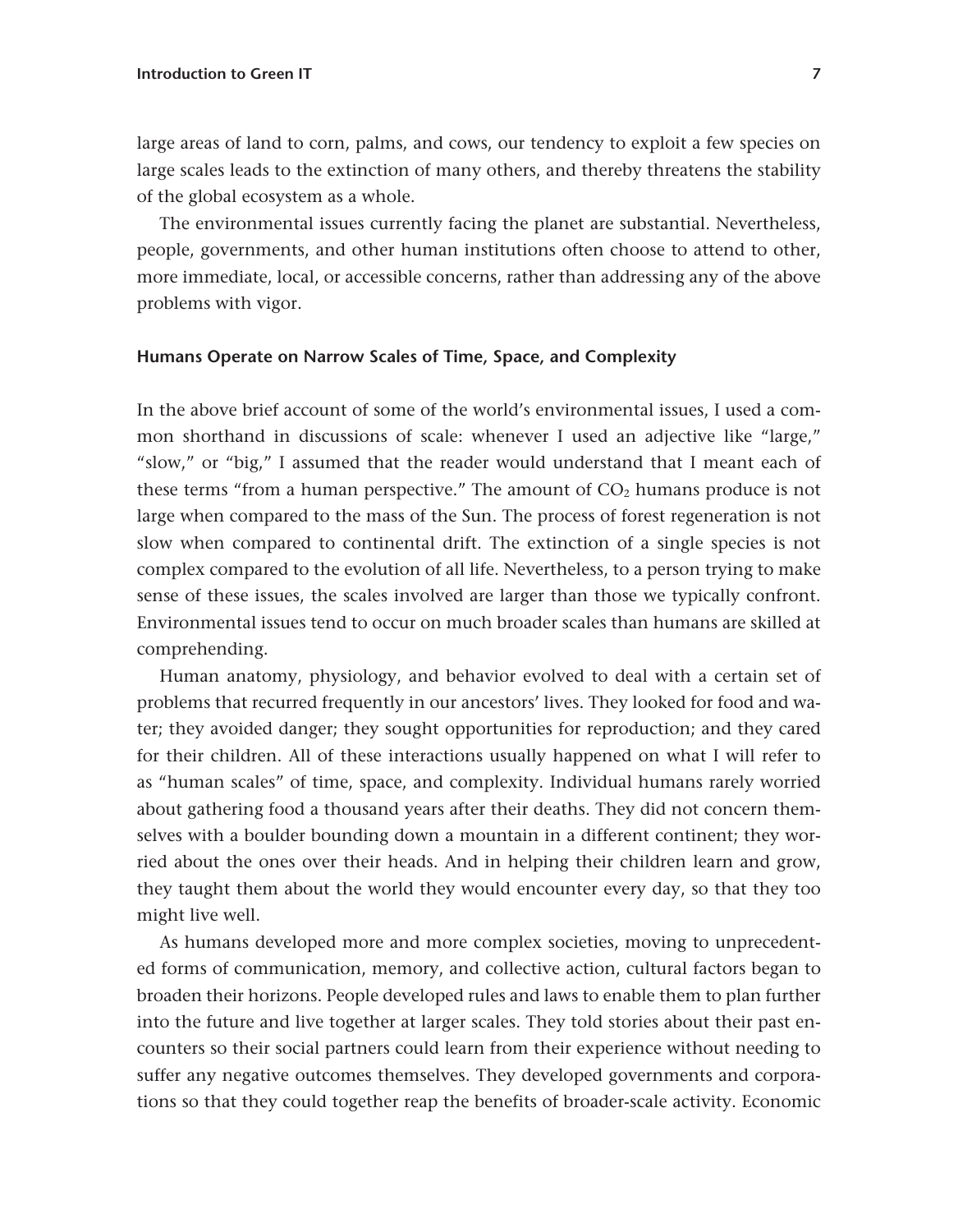innovations such as discount rates enabled them to formalize the way value changes over time. City walls and political borders helped humans understand the limits of their physical domains. Organizational hierarchies and division of labor let people manage the growing complexity of their lives.

Human scales of time, space, and complexity are broad, from some perspectives. Our lives are long when compared to those of ants; our bodies are big when compared to bacteria; and our ability to comprehend is vast when compared to that of a macaque. Nevertheless, the topic of this book is environmental change, and the relative narrowness of human comprehension and action when compared to the scale of the world's environmental concerns is a critical factor in our ability to respond effectively. "Business as usual"—that is, continuing along current trajectories of population, resource consumption, waste production, and global impact—with our current horizons of time, space, and complexity, is not sustainable.

Human institutions such as corporations and governments have many of the same characteristics that people have, but on somewhat different scales of time, space, and complexity. In fact, many are explicitly organized to help leverage the benefits of broader scales of operation. For example, Ronald Coase (1937) won the 1991 Nobel Prize for Economics based on his paper "The Nature of the Firm," which shows how reduced transaction costs enable firms to outperform individuals operating as independent contractors in a free market; this reduction in complexity helps a firm succeed in business more effectively than a collection of individuals. Similarly, governments help smooth out problems that might be caused by individuals acting out of pure selfinterest without regulation. Governments thus allow people to operate with longer time horizons and move across larger areas of space with an expectation of consistent interactions with each other.

At the same time, corporations, governments, and other institutions still primarily serve human-scale interests. Corporations are tasked with enhancing shareholder value. The U.S. Constitution begins: "We the People of the United States, in Order to form a more perfect Union, establish Justice, insure domestic Tranquility, provide for the common defence, promote the general Welfare, and secure the Blessings of Liberty to ourselves and our Posterity, do ordain and establish this Constitution for the United States of America" (archives.gov, 2009). This document is ultimately a human-centered text, and as such reflects human scales of time, space, and complexity. Human institutions, seeking to leverage opportunities to act with broader horizons to serve human needs, often lie somewhere between the scale of individual humans and that of environmental concerns.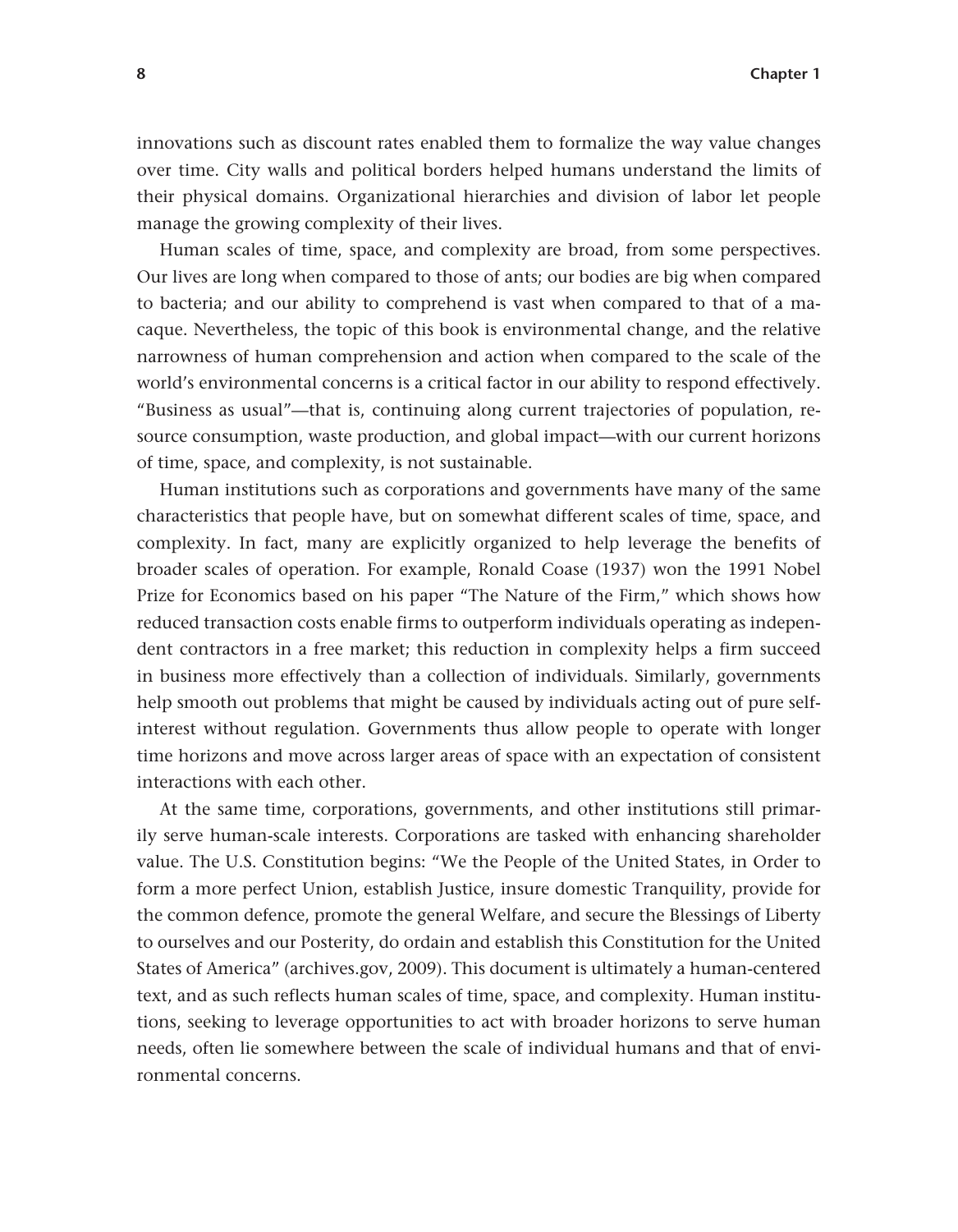# **IT Compresses Time, Space, and Complexity**

Technology, our ability to work with tools and develop techniques for manipulating our environment to better serve our liking, developed alongside human communities and has a long history of extending our reach. We invented agricultural implements, rapid transportation systems, and powerful weapons. Technology has provided a "force multiplier" in many domains of human experience, letting us act with greater impact for less effort. Through the technologies we have developed, humans have made our own horizons broader, crossing oceans, forming multinational organizations, and watching light arrive from long-dead stars.

IT in particular has proved to be effective at broadening our horizons, or seen another way, compressing time, space, and complexity. IT compresses time in many ways for example, by storing abundant information for later retrieval, letting us model the past and predict the future, and enabling the synchronization of many different human activities. IT compresses space by allowing us to communicate over great distances, browse maps of the entire world, and transport goods and people around the globe. IT compresses complexity by augmenting our memories, allowing devices to perform repetitive calculations, and establishing agreed-on standards for the cooperation of devices and people. Across human history, IT systems have been critical in broadening the scales on which humans operate. We need systems that broaden our understanding and ability to take action across broad ranges of time, space, and complexity; framed another way, we need compression algorithms that shrink global environmental problems to human-comprehensible scales.

In terms of human institutions rather than just individuals, IT helps bridge gaps in scale as well. IT has been used to provide more comprehensible information to individuals about a variety of institution-scale phenomena, from stock prices to electricity rates to election results. IT also allows institutions to act more effectively based on expert opinions and analyses predicated on computational simulation, modeling, and visualization. IT has the potential to extend both of these connections, bridging from human scales to institutional ones, and institutional scales to environmental ones, thereby indirectly enabling individuals to impact environmental concerns via the mediation of institutions.

#### **Green IT Bridges from Human Scales to Environmental Scales**

Technology and IT have not always worked to the benefit of environmental sustainability. In fact, quite the contrary: technological innovations have allowed us to farm,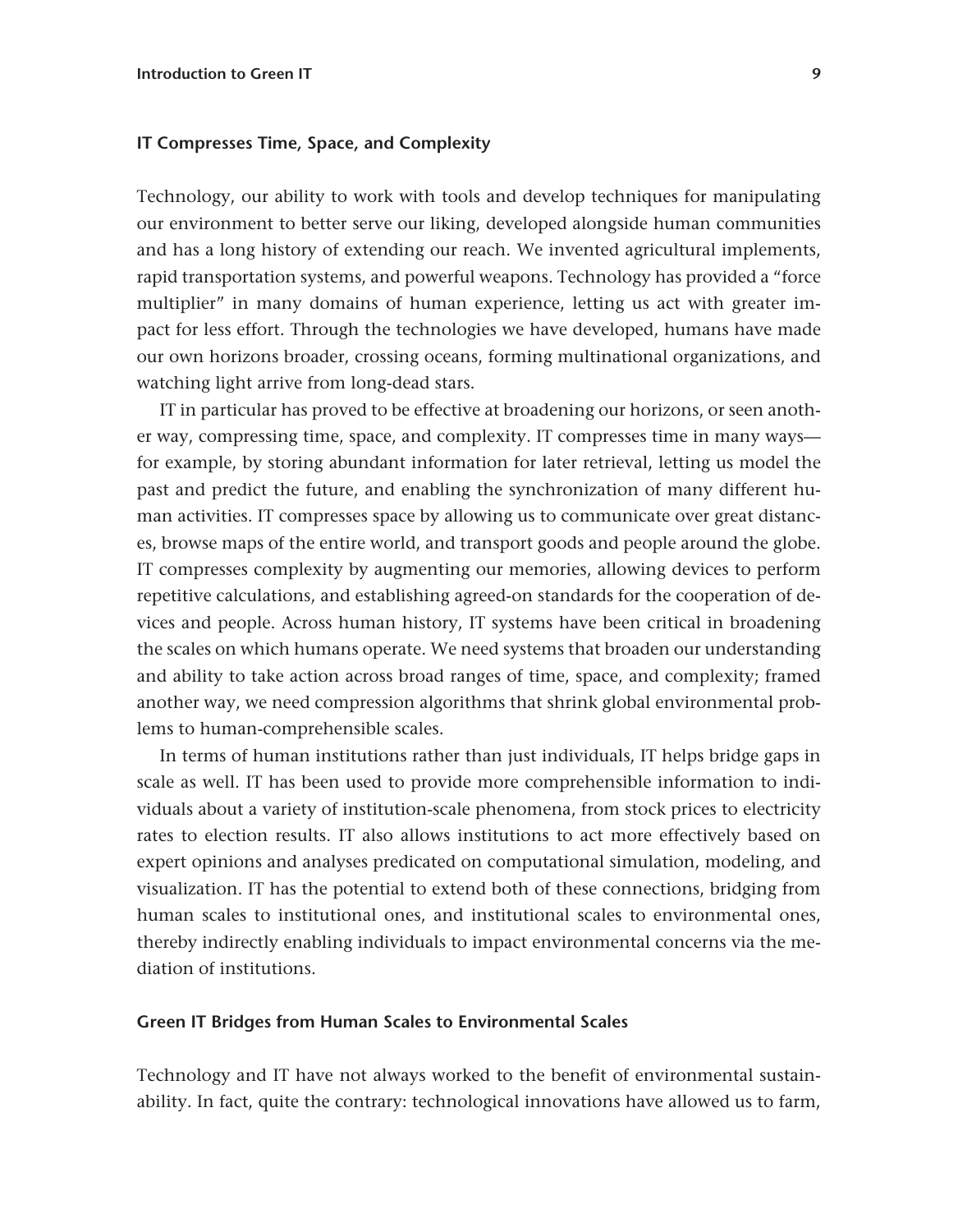burn, mine, fish, drive, reproduce, and buy to the detriment of many environmental concerns. From these problems, though, arise numerous opportunities for people to make the way we live more sustainable. Helping people and institutions discover, understand, and act on these and other environmental possibilities is the primary goal of Green IT.

By helping spread information about environmental issues, and enabling humans and our organizations to share best practices for addressing them, Green IT can hopefully assist in mitigating the global problems that appear to be looming in our future. Many examples of explicitly environmental IT systems already exist—from smart energy grids to systems that optimize hybrid car engines (Kleimaier & Schröder, 2004) to the Earthday Network's Ecological Footprint Quiz (Earthday.net, 2008). In addition there are many IT systems that have been developed for nonenvironmental reasons, but that have implicit environmental impacts, such as GPS systems and online mapping software, which lead to more efficient travel and therefore reduced  $CO<sub>2</sub>$  emissions. This book draws on existing examples of systems whenever possible, in order to ground the discussion in real-world applications. Green IT also shows promise as an area in which future developments will enable new ways of living and working together. In this spirit, the book presents ideas for novel innovations in the field of Green IT.

The ways in which IT can benefit environmental issues take a variety of forms. One axis along which these innovations may be arrayed is from "personal" to "institutional." Personal IT systems enable individuals and small groups to broaden the horizons of time, space, and complexity with which they think and act, thereby enabling them to respond more effectively to a range of environmental concerns (see figure 1.1a). Institutional IT systems have a similar effect, but broaden the horizons of understanding and action for corporations, governments, nongovernmental organizations (NGOs), universities, and other large-scale organizations (see figure 1.1b). These two forms of Green IT are mutually reinforcing.

# **Personal**

Green IT can help individuals participate in many different ways to address the world's current environmental concerns. For instance, it can provide information that encourages people to exert more effort in this direction. This form of participation can be simple—for example, reading a post on an environmental Web site about walking up the stairs instead of taking the elevator—or more dramatic—such as selling one's car, and then using a bicycle or a car-sharing system such as Zipcar instead.

IT can also improve the efficiency with which we enact our daily lives. Using a Garmin Nuvi GPS navigation device to take a more optimal route among several chores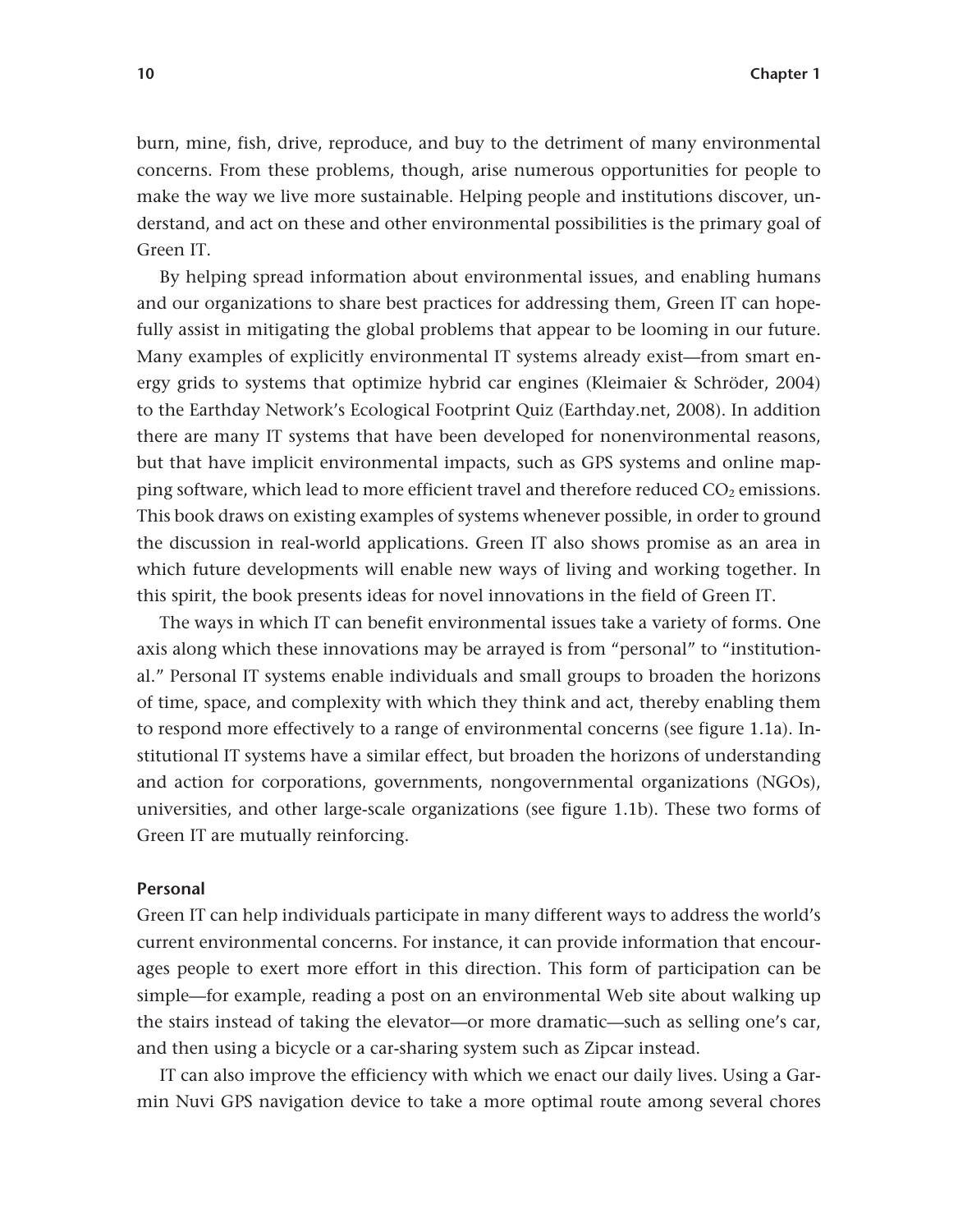



IT extends the ability of people (a) and institutions (b) to respond to environmental issues.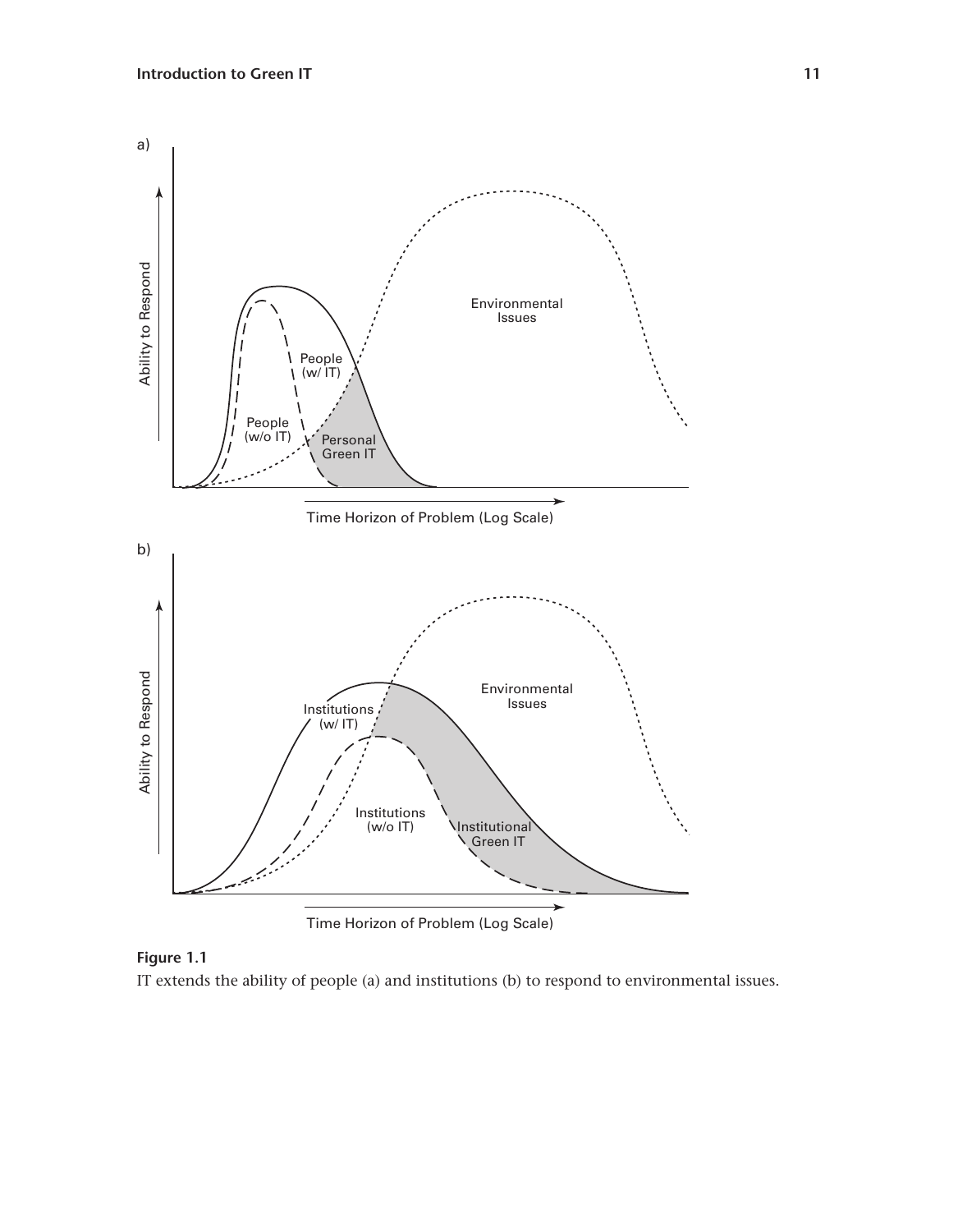in an afternoon or hosting a business meeting via teleconference rather than flying people in from other countries are examples of more efficient practices that are more environmentally conscious as well. While there may be accompanying problems with these and other innovations, such as the loss of serendipity in driving and reduced benefits of face-to-face interaction, we are reaching a point where environmental concerns should weigh heavily in the choices we make.

Furthermore, Green IT can provide opportunities to address environmental issues through improved collaboration. For example, CouchSurfing.com allows people to plan trips where they stay in someone's house rather than a hotel. In addition to reducing the environmental impact for the trip, it also helps enable a social reward through the connections and possible friendships established among like-minded individuals. This and many other online systems help groups of people organize themselves and find strength in numbers for environmental goals. Earlier in this chapter, I mentioned a poll suggesting that 61 percent of U.S. adults have taken steps to reduce their energy consumption due to global warming. Put another way, 39 percent of U.S. adults have not taken any steps at all to reduce their energy consumption. If sustainability is the goal, there is still a long way to go. Understanding the mechanisms by which Green IT can lower the bar for participation and increase the rewards that come from greater effort could be an important contribution to a sustainable future.

# **Institutional**

Beyond the actions of individuals, there are abundant ways that Green IT can contribute through corporate, governmental, and other institutional efforts. Green IT innovations can extend the scale with which human institutions support the movement toward global sustainability.

One of the primary institutional contributions of Green IT is through improved infrastructures. Smart energy grids enable more efficient power utilization. Improved transportation systems reduce fuel use while optimizing the movement of people, objects, and materials around the world. More effective waste management systems can facilitate more comprehensive recycling and salvaging of useful materials after their initial usage is complete.

Green IT can also improve large-scale planning and policy decisions. IT is helping scientists and other experts develop an understanding of many real-world phenomena—a critical factor in making informed, far-reaching decisions. Visualization and modeling techniques can help policymakers understand scientific factors and likely outcomes more fully, thereby allowing for more informed decisions. E-government systems can involve the populace more effectively in policymaking, providing citizens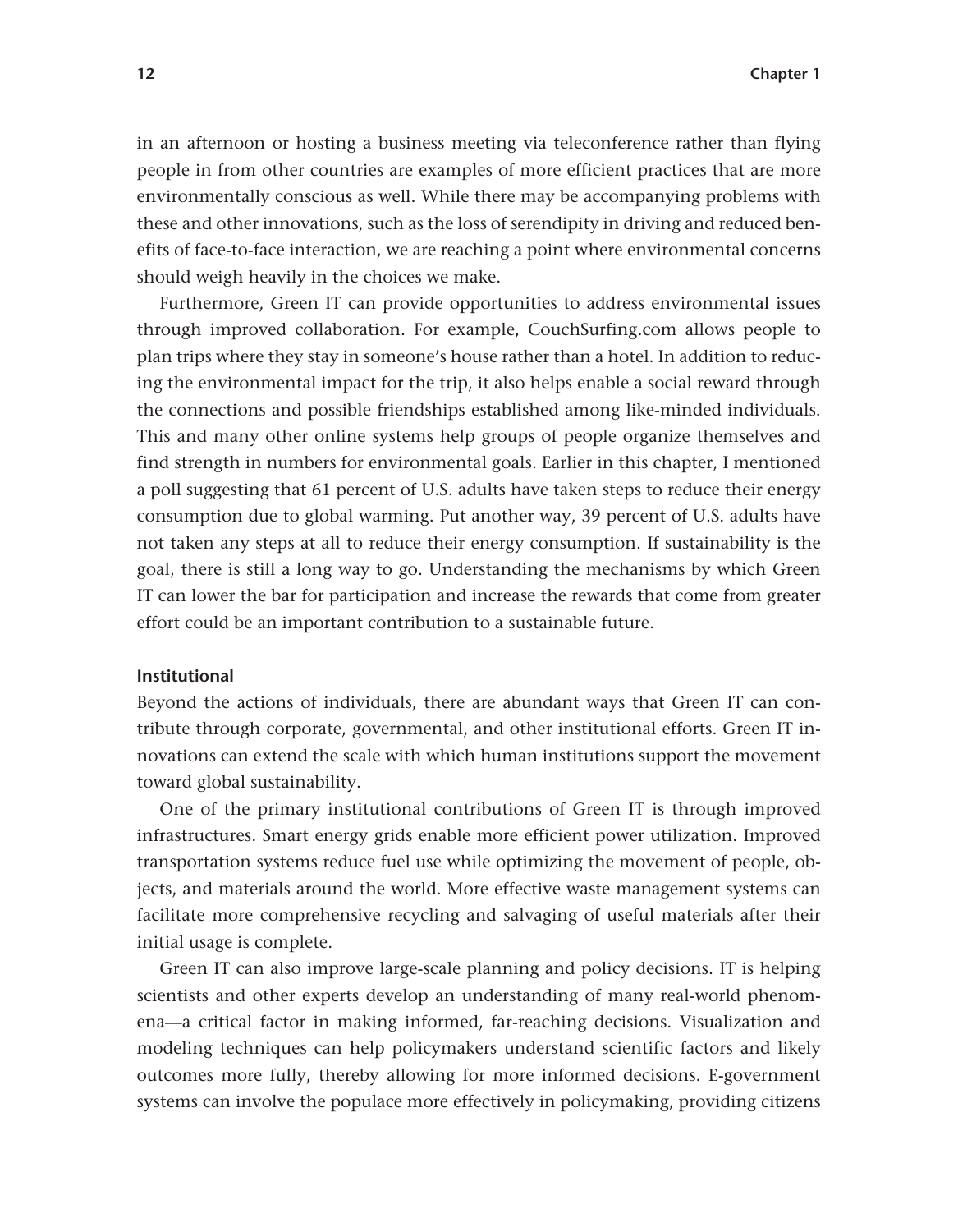#### **Introduction to Green IT 13**

with information about why decisions are made, and encouraging them to participate in community- or worldwide efforts.

Institutional action through Green IT also has the potential to enable individuals to live more sustainably on a large scale. It is often difficult to make environmentally sensitive choices when those choices are discouraged by law or lack of infrastructure. Understanding the ways in which human institutions can provide individuals with environmental options is crucial to the goal of achieving global sustainability.

It is important to note that there is fluidity between personal and institutional Green IT innovations. For example, the smart energy meters mentioned at the beginning of this chapter allow individuals to monitor their consumption habits and institutions to analyze usage across millions of households, both of which help humanity live more sustainably. While there is not a clear distinction, personal and institutional forms of Green IT address different scales of time, space, and complexity. These efforts are complementary; if some of the personal Green IT innovations allow people to take environmental actions in domains previously under the aegis of institutions, it now frees up those institutions, which operate under constraints of available time and energy, to focus on broader environmental issues.

#### **An Extended Human-Centered Approach**

This book is grounded in the field of human-centered computing (HCC), and takes a human-centered approach to the Green IT field. HCC focuses on humans as the most important element in the development of computing systems. Moving beyond narrowly scoped HCC, however, *Greening through IT* presents an extended view of humancenteredness, looking at how computing can situate human civilizations at the locus of responsibility for environmental issues, and enable individuals and groups to act to resolve these issues. This human-centered approach is distinct from anthropocentrism and is not meant to downplay the significance of the survival of other species; rather, it sees humans as the species with the greatest potential to orchestrate a coherent response to the world's current environmental problems, and therefore the most expedient path to addressing those issues.

HCC arose from a response by computing professionals and researchers to an earlier state of computing. During its first few decades, computing resources were scarce, and hence humans were expected to take a great deal of effort to organize and customize content intended for computers prior to its being input into the machine. From large stacks of punch cards to complex command-line systems, interfaces to computers were complex and unintuitive. In the last several decades, though, as computing power has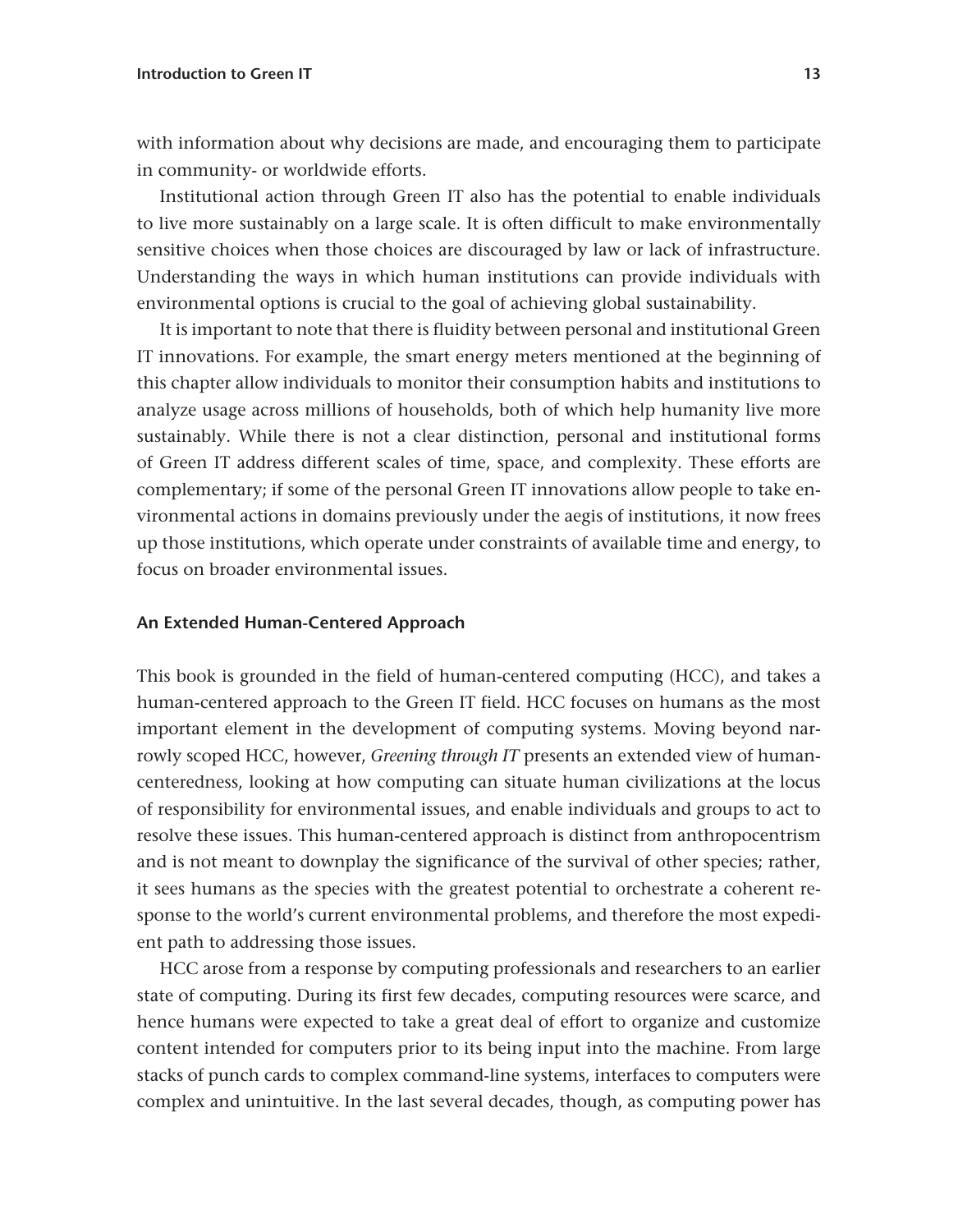become more abundant and less limiting, there has been a move toward increased human usability in computing. Humans began to have more active roles in humancomputer systems (Bannon, 1992), and to be included in the process of designing interfaces. As computers have reached a mass market, designing interfaces for ease of use rather than just computational efficiency has become increasingly important to the computing industry.

HCC continues to be a growing field, with programs at the U.S. National Science Foundation (NSF), the U.S. National Aeronautics and Space Administration, and several major research universities. NSF offers the following definition of the area:

[HCC] research encompasses a rich panoply of diverse themes in Computer Science and IT, all of which are united by the common thread that human beings, whether as individuals, teams, organizations or societies, assume participatory and integral roles throughout all stages of IT development and use. People design new technologies; people, in teams and organizations, at school and at home, use them; people anticipate and enjoy their benefits; and they learn about the outcomes of use (whether anticipated or not) and translate that knowledge into the next generation of systems. At the same time, new information technologies and human societies co-evolve, transforming each other in the process. As a consequence, the design of IT must be sensitive to human values and preferences. (U.S. National Science Foundation, 2006b)

A human-centered approach leads to several benefits. It produces computing systems that allow people to work more effectively and play more enjoyably. It develops interfaces that mesh smoothly with people's abilities and desires. It allows for communication and collaboration on previously unheard-of levels. Through these and other advantages, a human-centered approach contributes to greater human happiness.

Extending the focus of HCC to consider factors on a broader set of horizons than the usual scope of individual humans provides the central structure around which this book is organized. This "extended human-centered computing" (EHCC) perspective provides a way of understanding the potential for Green IT. This view discards the notion that the immediate gratification of human desires is an unconquerable problem for the world's ecosystems.

A broader set of horizons for HCC is necessary if the world's environmental concerns are to be addressed effectively. There is already some awareness in the research community of this need. For example, NSF includes "broader impacts" as one of its key evaluation criteria for grant making. Yang Li and James Landay (2008) offer that their theoretical framework "uses a larger unit (long-term, high-level activities such as staying fit) for analysis and design than simple tasks (such as using a treadmill), which have been the focus of traditional approaches." Similarly, as mentioned previously, Eli Blevis's (2007) focus on sustainable interaction design seeks to give computing systems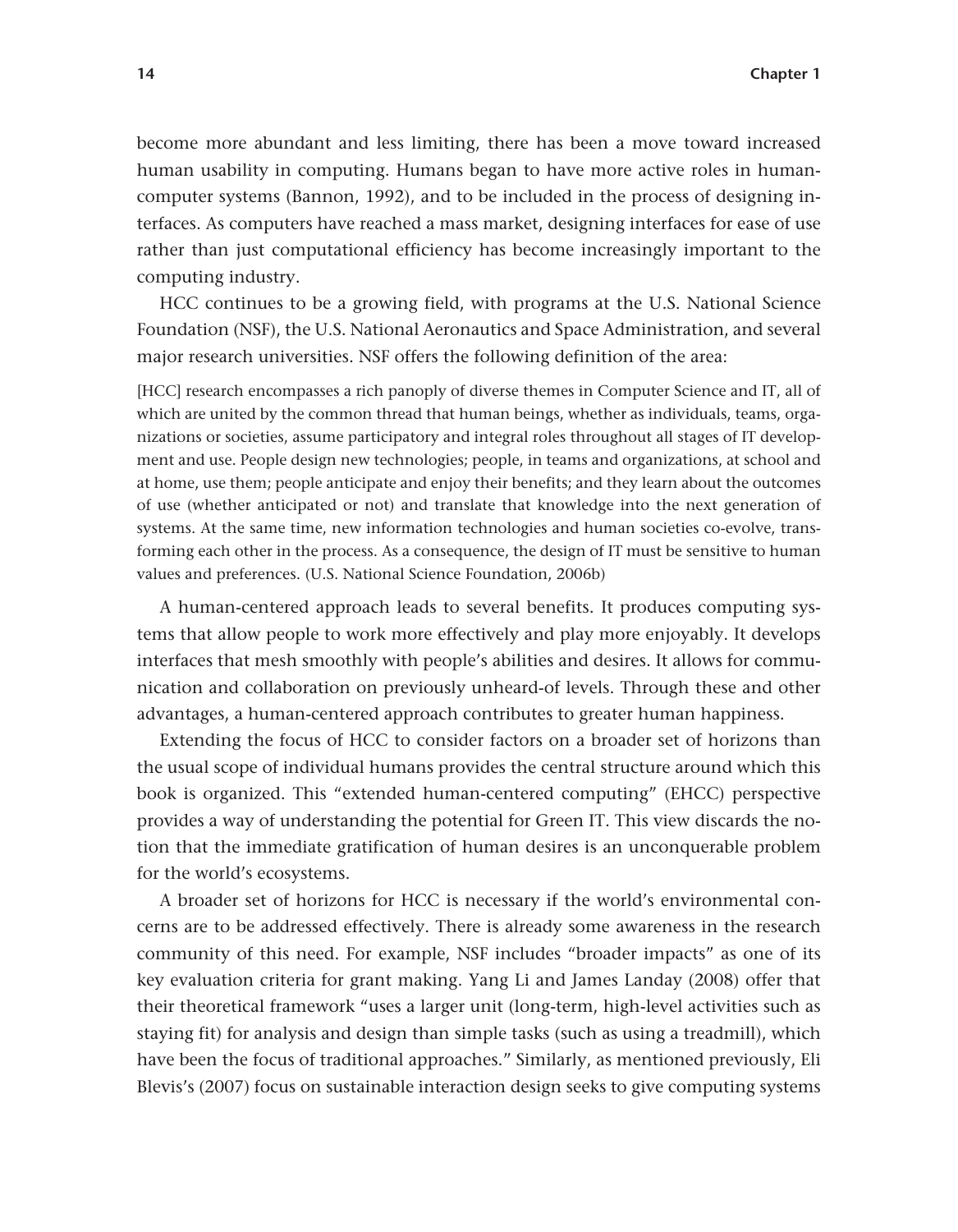greater longevity in a variety of ways. The "value-sensitive design" approach put forward by Batya Friedman and her colleagues posits a need to "broaden the goals and criteria for judging the quality of information systems to include those that advance human values" (Friedman & Freier, 2005, p. 371). Value scenarios (Nathan, Klasnja, & Friedman, 2007) can help support long-term thinking about important design problems. Many other research projects focusing on broad-horizon environmental issues will be discussed throughout this text. Focusing on the impact of IT systems a century or millennium from now, or on a worldwide scale, may seem impractical, given people's predilections for thinking of our own immediate, local issues first. Certain ways of thinking about computing, however, may help shift the focus in order to serve the same goals as a human-centered perspective with a broad horizon in time, space, or complexity.

The human-centered approach taken here also embraces human institutions such as corporations, universities, governments, and other organizations. These institutions were formed by humans and are staffed by humans; as such, they often reflect a human-centered approach. They tend to have broader horizons than individuals; however, they tend to focus on problems facing groups of people. In order for most institutions to deal effectively with environmental concerns, they too need to broaden their horizons still further in time, space, and complexity. While my research over the past several years has tended to focus on personal Green IT, and therefore many of the examples throughout this book are from that domain, the core principle of this text that IT can help make connections between human-scale action and broader environmental concerns—applies to human institutions as well as individuals.

#### **Broadening Time**

While NSF's vision for HCC does include some attention to human values such as environmental sustainability and social justice, and thus has some connection to broad-scale undertakings, there is a pervasive rhetoric associated with HCC that leads to short-term satisfaction of human users' needs and desires. I use "short-term" here in the economic sense, as in short-term capital gains, rather than in the cognitive science sense, as in short-term memory. Unless otherwise specified, I will use "short-term" to mean hours, days, weeks, or months, and "long-term" to mean years, decades, centuries, and millennia.

Relatively short-term human satisfaction has been a primary focus for much HCCrelated scholarship. For example, citing Mark Weiser's seminal article, "The Computer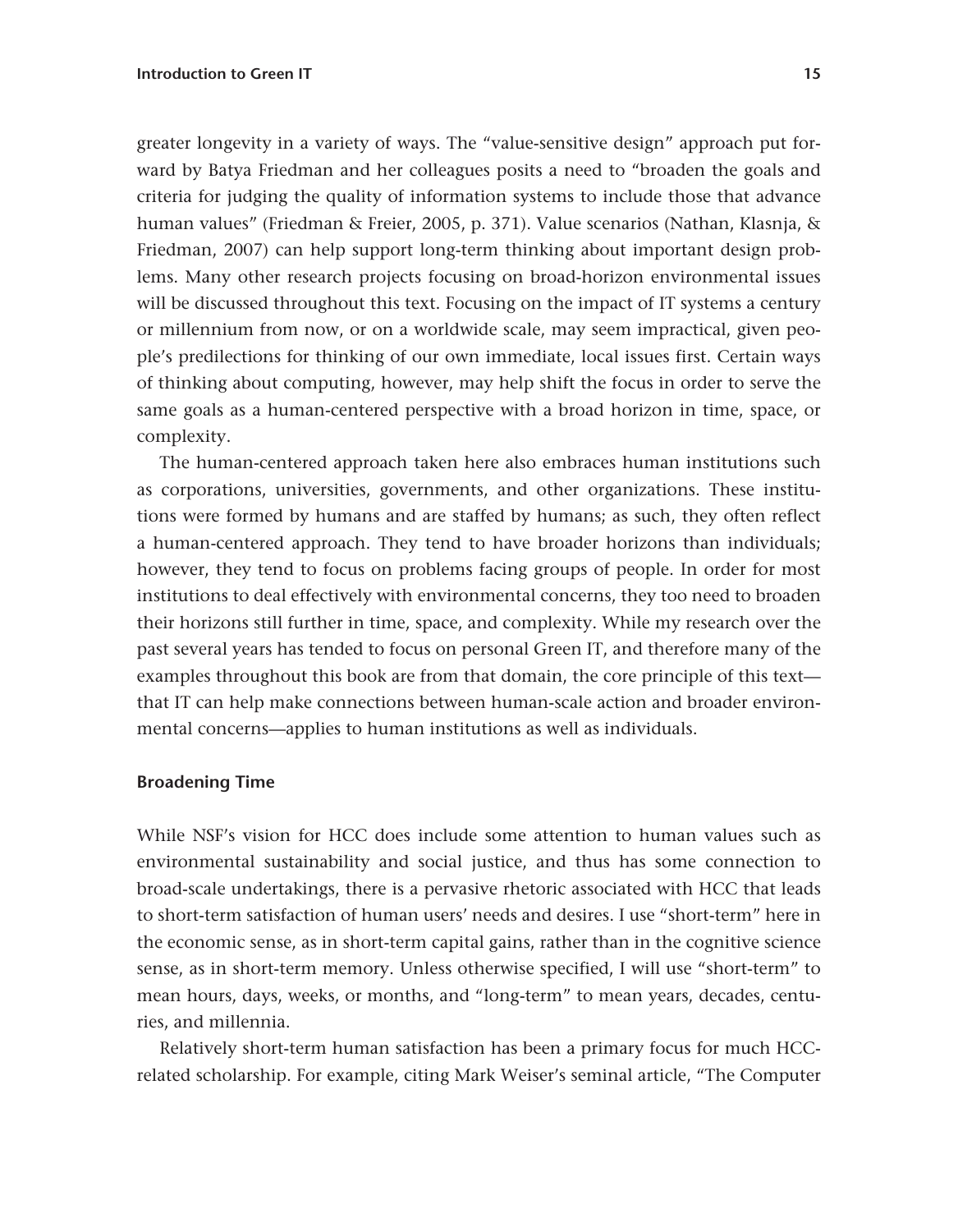for the 21st Century," Li and Landay (2008) summarize a prevailing view within the research community as follows: "Ubiquitous computing (ubicomp) promises to support our everyday activities by weaving computing power into the fabric of everyday life." (p. 1303). Even the term "human-centered computing" (rather than "humanitycentered computing," "world-centered computing," or many other possible choices) suggests a focus on the interests of an individual person.

A concentration on narrowly scoped human centeredness makes sense when the development of computing is seen in the context of human cognitive evolution. Humans are exceedingly skilled at thinking about scales of time that reflect our own needs for survival and reproduction. On the evolutionary landscape in which we evolved, our ancestors could neither gather information effectively on global or millennial scales, nor act effectively on them. Except for our ability to use technology, which is good for all sorts of things, human brains are not particularly well suited for comprehending or acting on broad-scale phenomena. Technology, though, has an established tradition of helping us deal with scales of time beyond those in our comfort zone. IT in particular, with its ability to collect, analyze, and store vast bodies of data with a high degree of precision, support communication and collaboration across time and space, and interact with people and control devices, is appropriate for supporting human efforts to understand broad issues and coordinate effective responses.

A focus on short-term human usability and support in computing also makes sense given the computing field's history of interfaces that required humans to alter their behavior profoundly to accommodate machines' needs. Moreover, there is nothing inherently wrong with attending to the short-term needs and desires of users. In fact, if their short-term needs and desires are not attended to, users will frequently abandon a system. However, a key issue here is that it is insufficient to concentrate *only* on shortterm issues. Computing researchers and professionals need to look at long-term issues as well.

Making it more socially acceptable to think about issues on a longer time scale could help. People are capable of delayed gratification—that is, making decisions that are costly in the short term but beneficial in the long term. Savings accounts, dieting, and university educations could all be seen as examples of this phenomenon. Because of differences in how people perceive the value of present benefits versus the value of benefits in the future, individuals may disagree on the most effective use of current effort and resources. The ability to postpone the satisfaction of current desires in order to protect against global climate disruption and other environmental concerns is nonetheless a crucial element of the process of fostering Green IT.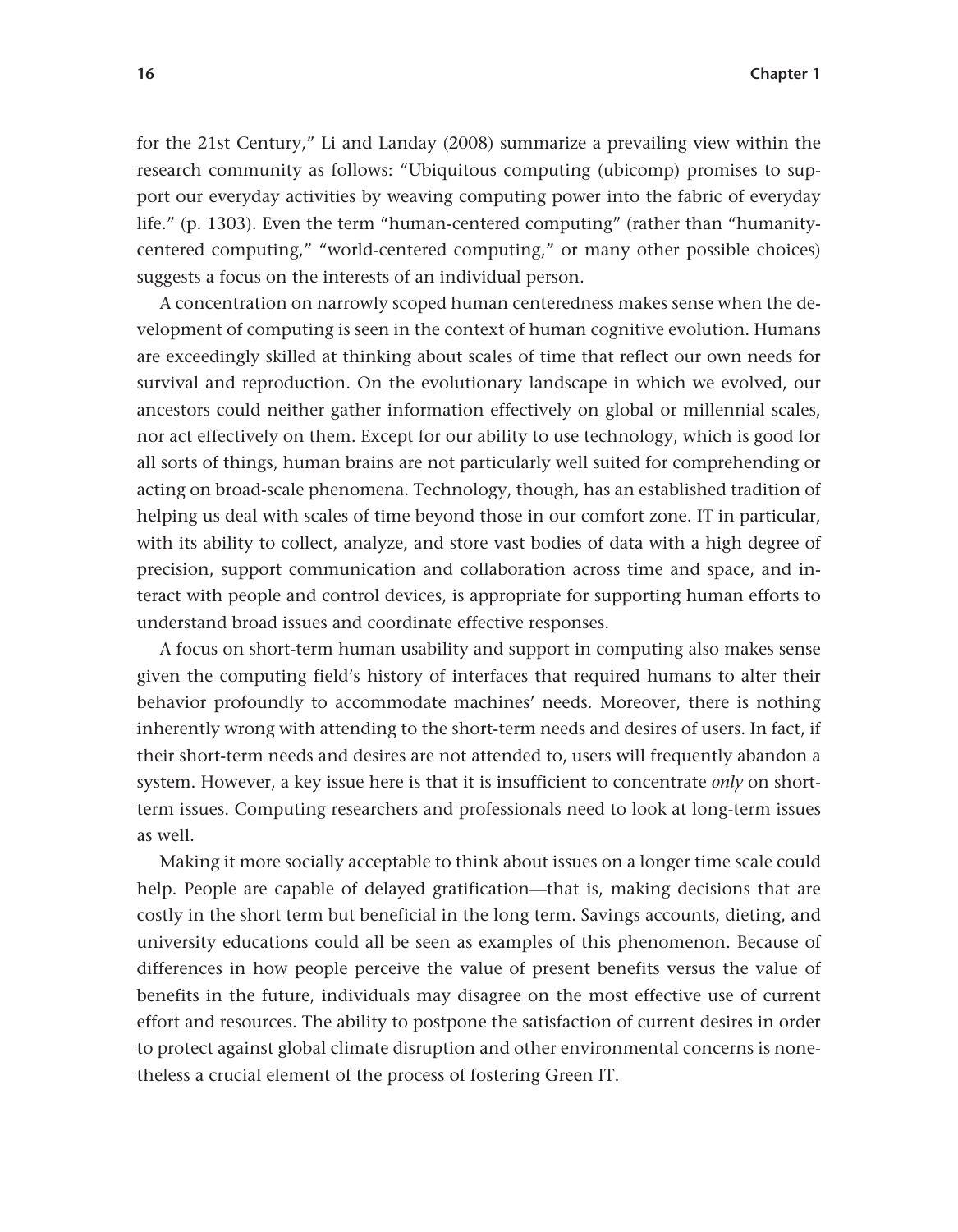## **Broadening Space**

In addition to helping us think with a thousand-year time window or longer, Green IT can also help enable scaling of our impact across the spatial dimension. In order to address the world's environmental problems, we will need to work together across the globe to find suitable resolutions. Invariably, different individuals and organizations will bring different experiences, opportunities, and expectations to the discussion. Enabling disparate groups to work together is one of the most important goals that can facilitate sustainability on a large scale.

A global perspective is critical to addressing sustainability effectively. A distinction often made in discussions of international themes involves the separation between the "developed world" and the "developing world." This second term implies a movement toward a higher quality of life and likely greater environmental impact. Perhaps a separation into "more resource-intensive nations" and "less resource-intensive nations," which would create a distinction along somewhat different lines, would be more useful to the current discussion.

It is crucial that people in nations that are currently less resource intensive become engaged with the process of achieving environmental sustainability. For example, over the last twenty-five years, China has accounted for 80 percent of the increase in industrial energy demand (International Energy Agency, 2007); enabling the Chinese and other nations to continue to improve their standard of living without repeating the environmental mistakes of previously industrialized countries is an essential piece of a global sustainability effort. This stance is not intended to align with the hypocritical perspective that suggests that it was acceptable in the past for industrialized nations to pollute on their way to a high quality of life, but that it is not acceptable now for countries aspiring to that same quality of life. Rather, the goal is to help find ways that less resource-intensive nations can achieve a high quality of life for their citizens that is less costly and more sustainable because it takes advantage of recent discoveries and innovations.

One of the advantages that most of the less resource-intensive nations have with regard to sustainability is a lack of entrenched infrastructure that perpetuates environmentally harmful behavior. People in many of these countries are receiving their first introduction to computers through mobile phones rather than desktop computers. If there were to be sustainable systems that could be viable on a large scale, it may be that nations in the process of establishing a modern infrastructure could lead nations with entrenched legacy systems. This phenomenon, known as leapfrogging, can potentially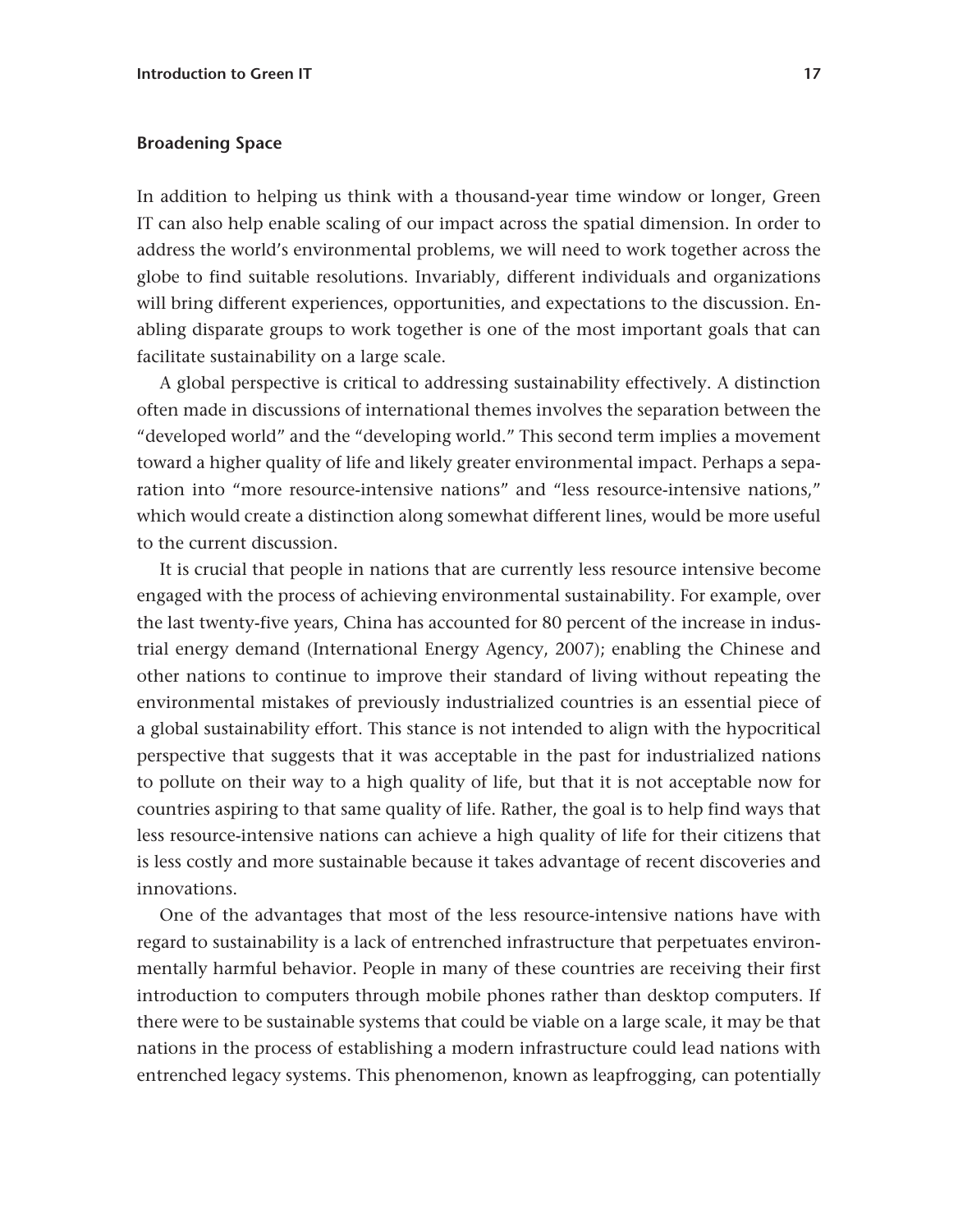be a catalyst for transformations in the way that the world's civilizations approach environmental concerns.

An ongoing question in the internationalization of the world is to what extent homogenization is a good thing. Certainly, a great deal of standardization has occurred as the world's civilizations have come into closer contact with each other. From passport systems to TCP/IP networking protocols, nations have come to agree on certain ways of facilitating communication and commerce. Digital tools have played a key role in the development of global communication protocols. One might postulate that the homogenization of the world's civilizations might simplify some of the processes of environmental sustainability.

As will be discussed in chapter 2, however, monoculture leaves a farm open to catastrophic failure, while diversity breeds robustness. Although it may be marginally more efficient to have all civilizations work the same way, embracing the differences among cultures will help to develop a global system that is sustainable and robust, and perhaps better able to survive changing circumstances.

The global human rights movement provides a good case study of an effort to enable global cooperation without trying to force unnecessary standardization. The United Nations has long upheld the Universal Declaration of Human Rights (UN General Assembly, 1948), listing rights to freedom, education, and other topics seen as universally due to all humans. This declaration provides a framework for understanding how governments ought to act toward their citizens.

Environmental issues and human rights are closely connected. It is hard to convince people to care about a rain forest fifty years in the future when their children are hungry right now. There is also an inverse correlation between the education level of women and their fertility rate (Akmam, 2002); in this light, the work being done to increase levels of education, in particular among women, may be among the efforts with the longest reach in terms of both environmental and humanitarian effects by slowing the growth of the world's human population. These efforts could work in concert with projects to reduce our per capita footprint to reduce humanity's overall environmental footprint.

In addition to the conceptual relationship between human rights and environmental issues, there is also a similarity in terms of the practical action that is taken, and the way IT factors into that process. For example, in the wake of the 2004 Asian tsunami, over US\$7 billion in aid came in from around the world (bbc.co.uk, 2005), with the World Food Programme providing food to 1.2 million people (wfp.org, 2008). Coordinating a response on this scale required the use of many different forms of IT working in concert. Furthermore, since that time, significant effort has gone into the develop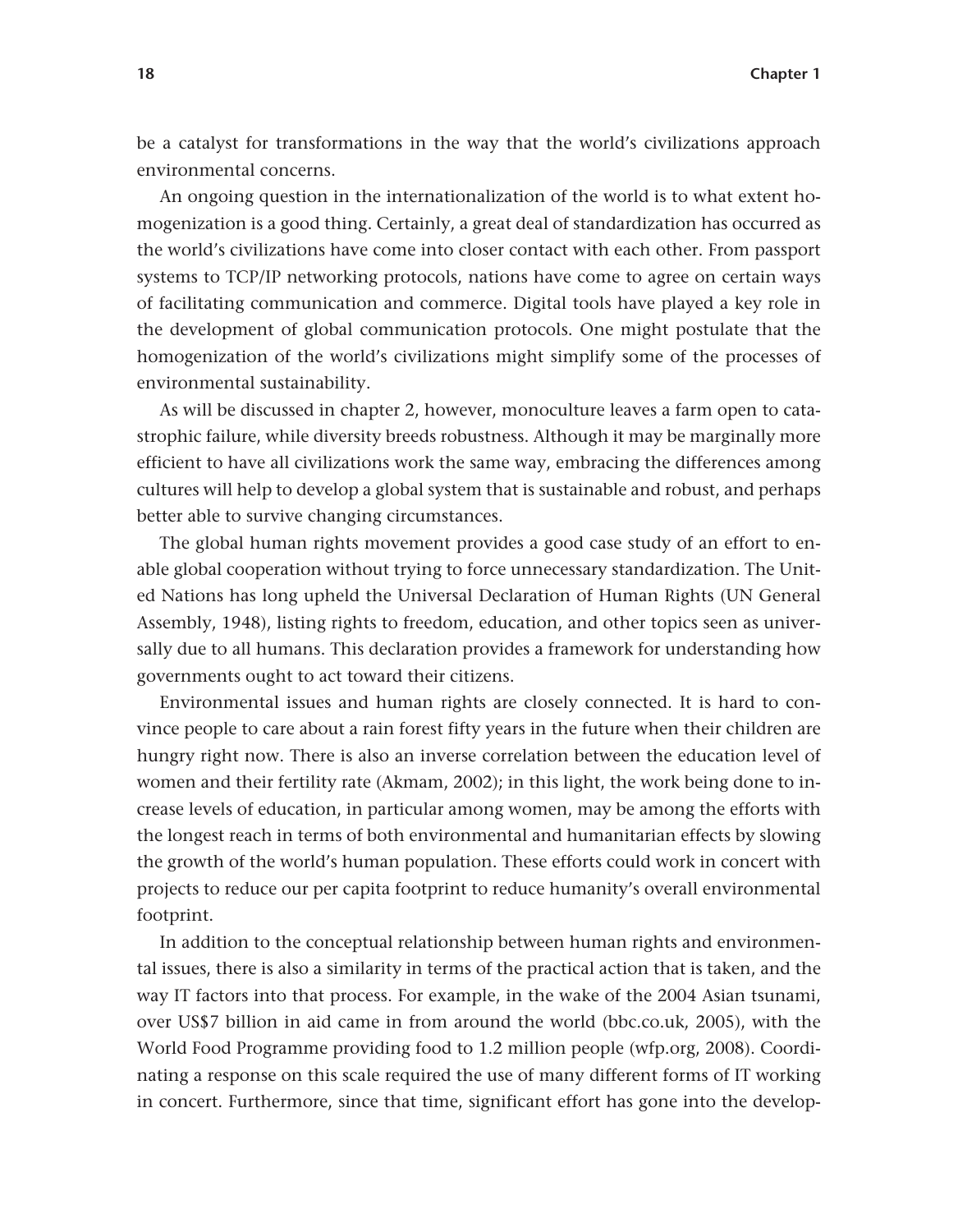ment of early warning systems and other technologies that might mitigate humanitarian crises and coordinate responses to them. Drawing on this and other examples of the rapid mobilization of global resources in a period of just a few months provides an example of how humanity might someday respond to a worsening of the world's environmental issues.

Several major international documents explicitly connect environmental issues to human rights, offering a human-centered view on the topic of environmental sustainability. For instance, the UN Millennium Declaration includes the following section, under the heading "Protecting Our Common Environment":

21. We must spare no effort to free all of humanity, and above all our children and grandchildren, from the threat of living on a planet irredeemably spoilt by human activities, and whose resources would no longer be sufficient for their needs.

22. We reaffirm our support for the principles of sustainable development, including those set out in Agenda 21, agreed upon at the United Nations Conference on Environment and Development.

23. We resolve therefore to adopt in all our environmental actions a new ethic of conservation and stewardship an s first steps, we resolve:

• To make every effort to ensure the entry into force of the Kyoto Protocol, preferably by the tenth anniversary of the United Nations Conference on Environment and Development in 2002, and to embark on the required reduction in emissions of greenhouse gases.

• To intensify our collective efforts for the management, conservation and sustainable development of all types of forests.

• To press for the full implementation of the Convention on Biological Diversity and the Convention to Combat Desertification in those Countries Experiencing Serious Drought and/or Desertification, particularly in Africa.

• To stop the unsustainable exploitation of water resources by developing water management strategies at the regional, national and local levels, which promote both equitable access and adequate supplies.

• To intensify cooperation to reduce the number and effects of natural and manmade disasters.

• To ensure free access to information on the human genome sequence. (UN General Assembly, 2000)

The Millennium Ecosystem Assessment conducted by the UN Environment Programme (2005) sought to "assess the consequences of ecosystem change for human well-being and the scientific basis for action needed to enhance the conservation and sustainable use of those systems and their contribution to human well-being." This assessment involved a number of reports aimed at documenting the current state and trends in the world's ecosystems, then analyzing these data, and offering recommendations about ways for the United Nations and other organizations to take action. One of the "Key Messages" in the summary report stated that "even today's technology and knowledge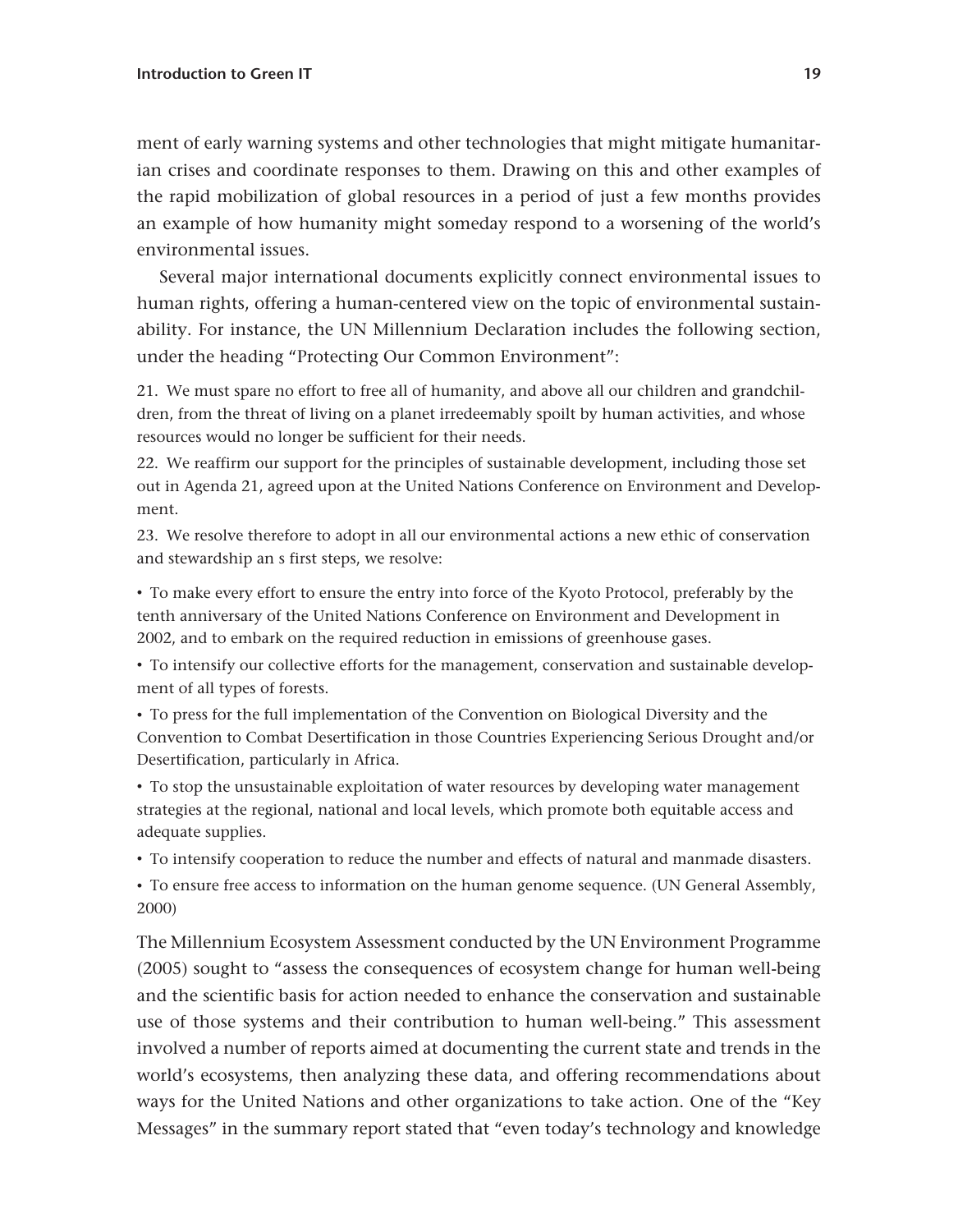can reduce considerably the human impact on ecosystems. They are unlikely to be deployed fully, however, until ecosystem services cease to be perceived as free and limitless, and their full value is taken into account" (Millennium Ecosystem Assessment Board, 2005).

Achieving global sustainability will require the collective expertise and participation of people around the world. With a set of common principles underlying the global sustainability effort and IT-enabled coordination across cultures, it may be possible to maintain the cultural diversity that abounds throughout the world while still collaborating on common environmental goals. The ideas presented here may be helpful in establishing the role of IT in facilitating cooperation among different individuals, and by extension among different cultures, around environmental themes.

While environmental issues are affecting all civilizations, many of the examples used in this book relate to people and institutions in the industrialized nations, including those in North America, Western Europe, Japan, and Australia. There are a number of reasons for this focus. First, residents of industrialized nations use a great deal more natural resources per capita and produce more waste per capita than residents of nonindustrialized nations (Diamond, 2008). The industrialized nations, and in particular the United States, have the worst environmental track records of any countries. Second, since many people in the nonindustrialized world are striving to achieve a standard of living like that found in the industrialized one, this focus on current industrialized nations may also provide a test bed for sustainability work that may later be applied more effectively and with greater participation in nonindustrialized nations. By exploring sustainability via the industrialized nations first, this book not only pursues the most striking cases of resource use but may also offer models for sustainable lifestyles that can be deployed elsewhere around the world.

# **Broadening Complexity**

The third main area in which Green IT can broaden horizons is with regard to complexity. There are many different forms of complexity, and Green IT can help with many of them. The two that are most related to the coordinated response of humans to environmental concerns are social and disciplinary complexity.

# **Social Complexity**

In a number of different ways, Green IT can help us work at greater degrees of social complexity. Scaling up social complexity can enable people to take action not just as individuals but also via larger groups and social structures. This scaling can cover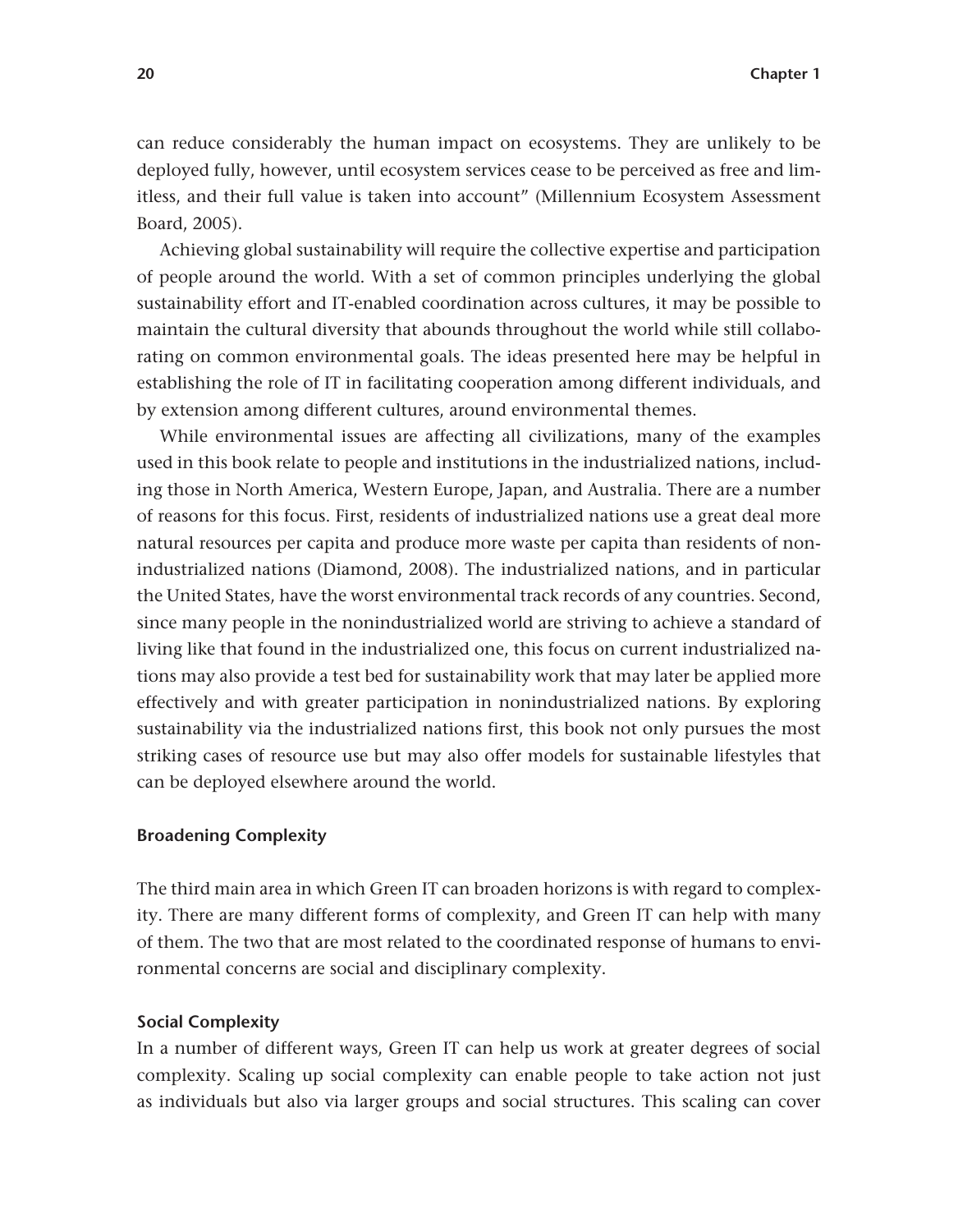#### **Introduction to Green IT 21**

anything from small groups of friends to local communities to complex international social networks. One of the great values of computational systems is their ability to scale; online social networks provide for a much greater degree of fluidity and speed in forming like-minded groups.

Among the challenges in managing the social complexity of environmental concerns is the need to pass down innovations from generation to generation. Herein lies the value of attitudes toward sustainability and environmental education; while infrastructural advances can help us live lives with a lower impact, it is critical that future generations embrace sustainability as a lifestyle in order for humanity to survive in the long term. Sustainability is more process than product; it is not simply a matter of fixing the problem and then returning to business as usual. We need a dramatic shift in our approach to living in the world. This shift will produce a great deal of complex changes in human social and cultural systems. It may occur through attitude change, but some aspects are deeply entrenched in human cultures, so adoption may only fully occur in younger generations.

Social complexity also involves the organizations that people have created to facilitate living and working together. Corporations and governments act as proxies for people; just as individuals need to lengthen our time horizons, our conglomerates need to do so as well.

It is interesting to note that participatory culture enabled by the Internet is beginning to blur the boundary between individuals and institutions. It may be that a strong presentation of this dichotomy is becoming less necessary as traditional barriers to group action are lowered. IT support for collective action can be a powerful force for helping people enact change by decreasing the complexity of working together at a global scale.

All cultures contend with the need to consider longer-term issues. The Haudenosaunee (Iroquois) people's seventh-generation philosophy states that decisions should be made with an awareness of their impact on people seven generations from now (SixNations.org, 2007). This philosophy was adopted by the leading brand of green cleaning products, Seventh Generation, Inc. The ability to plan ahead, conceiving of likely futures as well as potential alternates, is perhaps the key attribute that differentiates humans from other animals. Embracing this ability, and allowing people and our technologies to help plan for long-term sustainability, is the core focus of Green IT.

# **Disciplinary Complexity**

In addition to cooperation around the globe, Green IT involves collaboration across numerous intellectual disciplines. Green IT is a relatively young field that draws on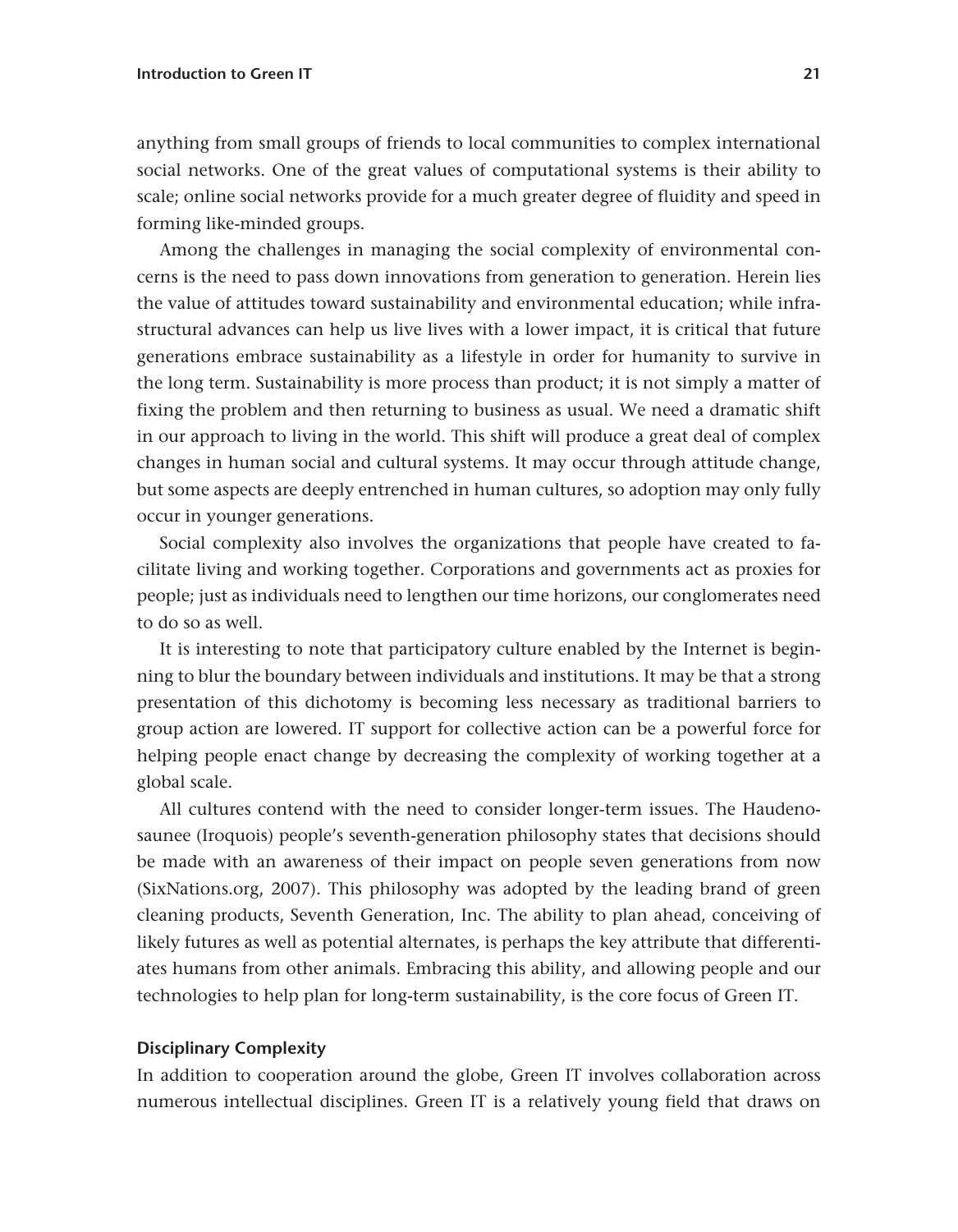many existing ideas and theoretical frameworks. It harvests technological innovations from computer science, information science, human-computer interaction, interactive media, and electrical engineering. It incorporates broad motivations and goals from ecology, economics, and environmental studies. Various Green IT projects have also utilized ideas from anthropology, psychology, sociology, education, art, music, theater, science and technology studies, and numerous other fields.

It is important to distinguish the topic of Green IT from one of its nearest conceptual neighbors: environmental technology. Environmental technology explores ways in which the environmental sciences can be applied to conserve natural resources and mitigate human impacts on the world. Green IT focuses on how IT can serve these and related goals. Of particular interest in the field of Green IT are the personal and social elements—the ways in which people can be enabled to enact lifestyle changes to live in more environmentally sound ways. In addition, as will be discussed later, certain aspects of the theoretical underpinnings of IT lend themselves to environmentally preferable lifestyles and thus make it an ideal platform for sustainable change.

# **Value of This Approach**

The EHCC approach described earlier—focused on broadening people's horizons in time, space, and complexity—has several key values. These benefits primarily relate to the development of technologies and the sociotechnical systems in which they are embedded, but ultimately must lead to an improvement in the world's environmental condition in order to have true value.

First, EHCC can provide a structure for analyzing potential responses to particular environmental problems. Designers can engage in thought experiments regarding the ways people have contributed to certain issues, and how we might be enabled through technology to mitigate or reverse our effects. Potential questions include: What is the time/space/complexity scale of the environmental problem? What is the scale of usual human responses to this problem? How can IT narrow the gap between these two scales?

Second, with particular existing technological innovations, the EHCC approach can provide guidance in evaluating and refining the system to allow it to have greater Green impact. By analyzing the ways in which systems alter people's horizons, this approach may help discover direct or indirect environmental impacts of IT systems that were not originally designed to be Green. With systems that are intentionally designed to be Green, an analysis of how they affect people's scales of time, space, and complexity may help to assess each system's success and overall impact.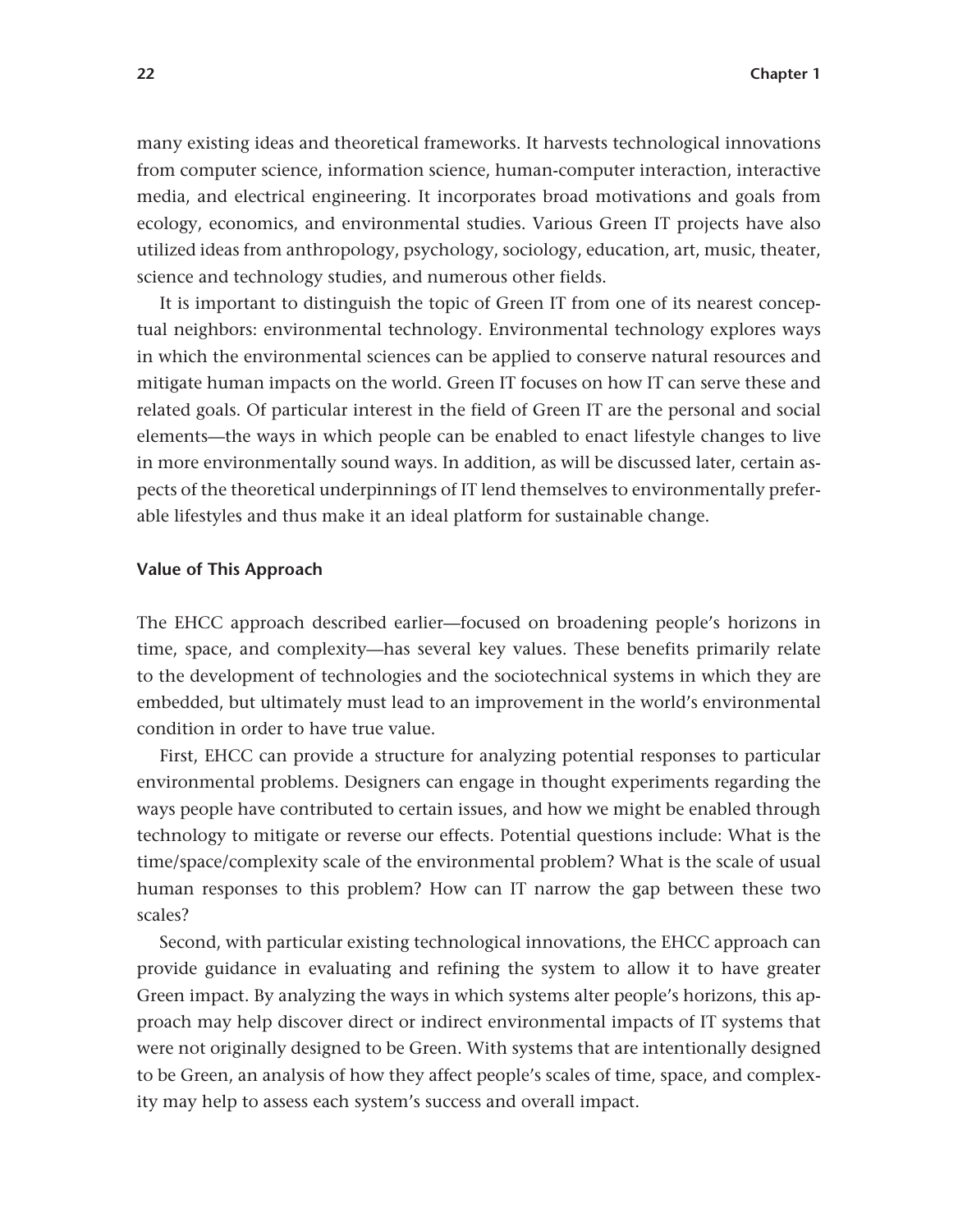Finally, EHCC can be used to compare different technologies and help provide an organizing structure. By arranging systems in a taxonomy based on whether they extend people's horizons of time, space, and/or complexity, and the degree to which they do so, it may be possible to find gaps in the taxonomy that point to fertile space for Green innovation.

## **Structure**

Through both theoretical discussions and an examination of specific cases, this book seeks to provide a way of thinking about Green IT. Chapter 2 offers an overview of the broad environmental concerns currently facing the planet. This chapter presents in detail humanity's resource use, waste production, and other effects on the world, and frames the opportunities for IT to make a contribution. Chapter 3 discusses the characteristics of the human audiences for Green IT, looking in particular at how humans and our societies frequently think and act in narrow ways. Chapter 4 focuses on technology in general, IT specifically, and the sociotechnical systems that arise from them, and considers how they can broaden our horizons of time, space, and complexity. Chapter 5 provides a survey of a broad range of Green IT innovations to offer a sense of the diverse ways IT is impacting environmental issues. Chapters 6–8 discusses three specific areas of Green IT in more detail—environmental education, tools for personal change, and systems that support community action—each of which supplies a unique perspective from which to understand Green IT as a field. In each of these chapters, the analyses are framed around the details of specific projects undertaken by my research group. Taken together, considerations of these three projects help to fill in the contours of the EHCC approach to Green IT. To conclude, chapter 9 explains the way in which Green IT can help us transition from the unsustainable present to a more sustainable future. All of these chapters present an array of existing examples of Green IT projects, in order to provide a sense of the breadth of topics involved in this field.

#### **Methodology**

Chapters 6–8 of the book include in-depth descriptions of three social Green IT projects—titled EcoRaft, Trackulous, and GreenScanner—that were created by my research group. EcoRaft is an interactive museum exhibit designed to help children learn principles of restoration ecology. Trackulous is a suite of Web-based tools that assist people in tracking, analyzing, and sharing information about their own environmental impact and other personal data. GreenScanner is a system designed for desktops and mobile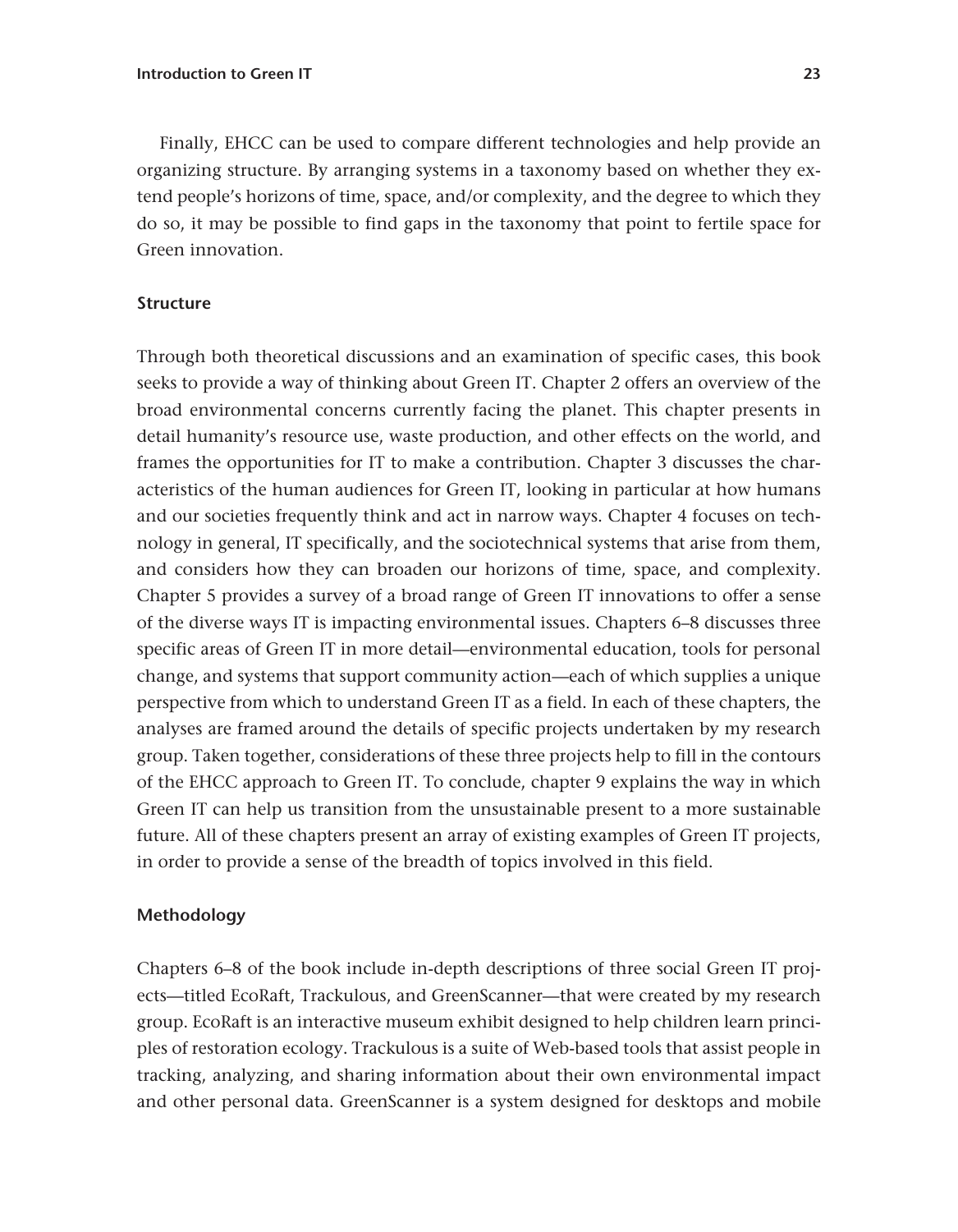devices to help people engage in environmentally preferable purchasing by accessing community-generated environmental impact reviews about consumer products. These projects were created using an iterative design methodology, discussed below, and contributed to the development of the EHCC perspective described previously.

Many varying definitions of design have been suggested by researchers and practitioners over the last several decades. In this text, I will use Herbert Simon's (1996) definition that design is the process of "devis[ing] courses of action aimed at changing existing situations into preferred ones" (p. 111). The use of a design methodology helps ground the book in the practical challenges and opportunities presented by real-world IT systems. The theoretical concepts presented here are derived from ongoing efforts to create working systems.

Iterative design, in particular, offers a way of understanding the context of the use and potential benefits of a system more fully. It utilizes a cyclic process of prototyping and evaluation, with each new prototype being informed by the evaluation of the previous version. The process of coming to understand the possibilities and constraints of the system helps flesh out the set of issues that are most important. In many areas of design, including the design of IT systems, iteration is necessary to produce a highquality end result. As Web usability consultant Jakob Nielsen (1993) suggests, "Because even the best usability experts cannot design perfect user interfaces in a single attempt, interface designers should build a usability-engineering life cycle around the concept of iteration" (p.32).

In each of these three projects, an interdisciplinary team of designers, engineers, artists, and content domain experts worked together to develop each successive prototype. By bringing together experts from a range of backgrounds, the developers sought to avoid the various problems often encountered by homogeneous teams. For example, in the EcoRaft project (chapter 6), having several ecologists on the team helped ensure that virtual creatures inhabiting the interactive simulation of a Costa Rican rain forest exhibited plausible behavioral patterns and interactions. Had this team been composed only of engineers and artists, the virtual ecosystems would have lacked the veracity that the ecologists could help provide.

For the evaluation of each successive prototype, the research teams used mixed methods to assess the viability and impact of the system on its intended audience. The teams employed both qualitative and quantitative methods at each stage, tailoring the evaluation methodology to the particular needs of each project. With the educationfocused EcoRaft project, qualitative methods including semistructured interviews and passive observation were used to assess the user experience and learning objectives. With the Trackulous project, designed to enable people to track their personal habits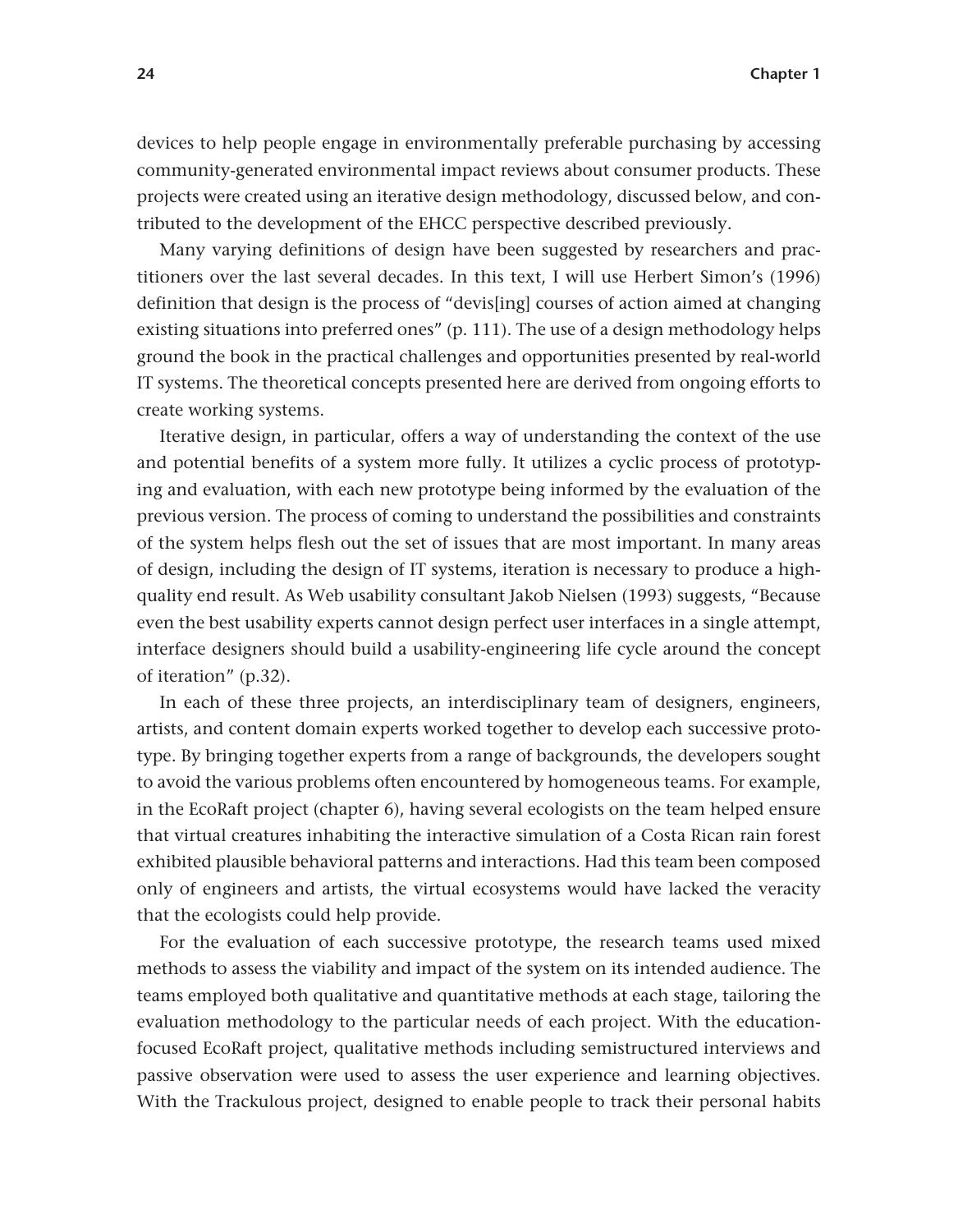#### **Introduction to Green IT 25**

and behavior, quantitative methods such as an analysis of usage patterns from server logs provided the primary source of information, augmented by a design critique by a skilled user-experience expert. With GreenScanner, the community-based environmental impact review project, server logs as well as online surveys were used to assess the usage and impact of the system.

The audiences that interacted with the various prototypes of each project were selected to represent the target population for the final system. With EcoRaft, the creators exhibited the installation at a regional science museum, and brought in groups of children from the local area to test it at several points. Trackulous was distributed via the Facebook social network and other online mechanisms. With GreenScanner, a press release was sent to a variety of environmental and nonenvironmental news sources as a way of gathering a broad user group through which to evaluate the project.

The iterative design methodology described above facilitated the development of each of these projects, helping the group's research address a range of sustainability issues. In later chapters, these projects are described in greater detail and are each connected to the EHCC perspective. Each project is explicitly analyzed to examine how it contributes to the lengthening of people's time horizon for thinking about environmental issues and the ways in which it situates people at the center of this suite of concerns. This methodology provides an adaptable lens through which to examine the breadth of topics that collectively make up the field of Green IT.

#### **Scope of This Work**

The challenge of moving humanity toward sustainability is vastly complex; no one text will be able to cover all aspects of this effort. Therefore, this book seeks to address one small part of the broad set of topics that must be integrated to enable sustainable civilizations. IT is a powerful piece of the sustainability puzzle because it offers a multiplier effect on many sociotechnical systems operating around the world. There are many other factors, however, that must contribute to this goal as well.

There are some deep questions related to cause and effect that underlie the issue of global sustainability. For example, Gus Speth (2008), dean of the School of Forestry & Environmental Studies at Yale University and a global leader in preventing environmental degradation, argues that capitalism, with its emphasis on growth and shortterm perspectives, lies at the heart of the world's unsustainability. Rob Watson (2009), who founded the LEED green building rating system, echoes this premise: "The timescales on which markets and nature work are several orders of magnitude off, and most markets and economists continue to labor under the delusion that capital is infinitely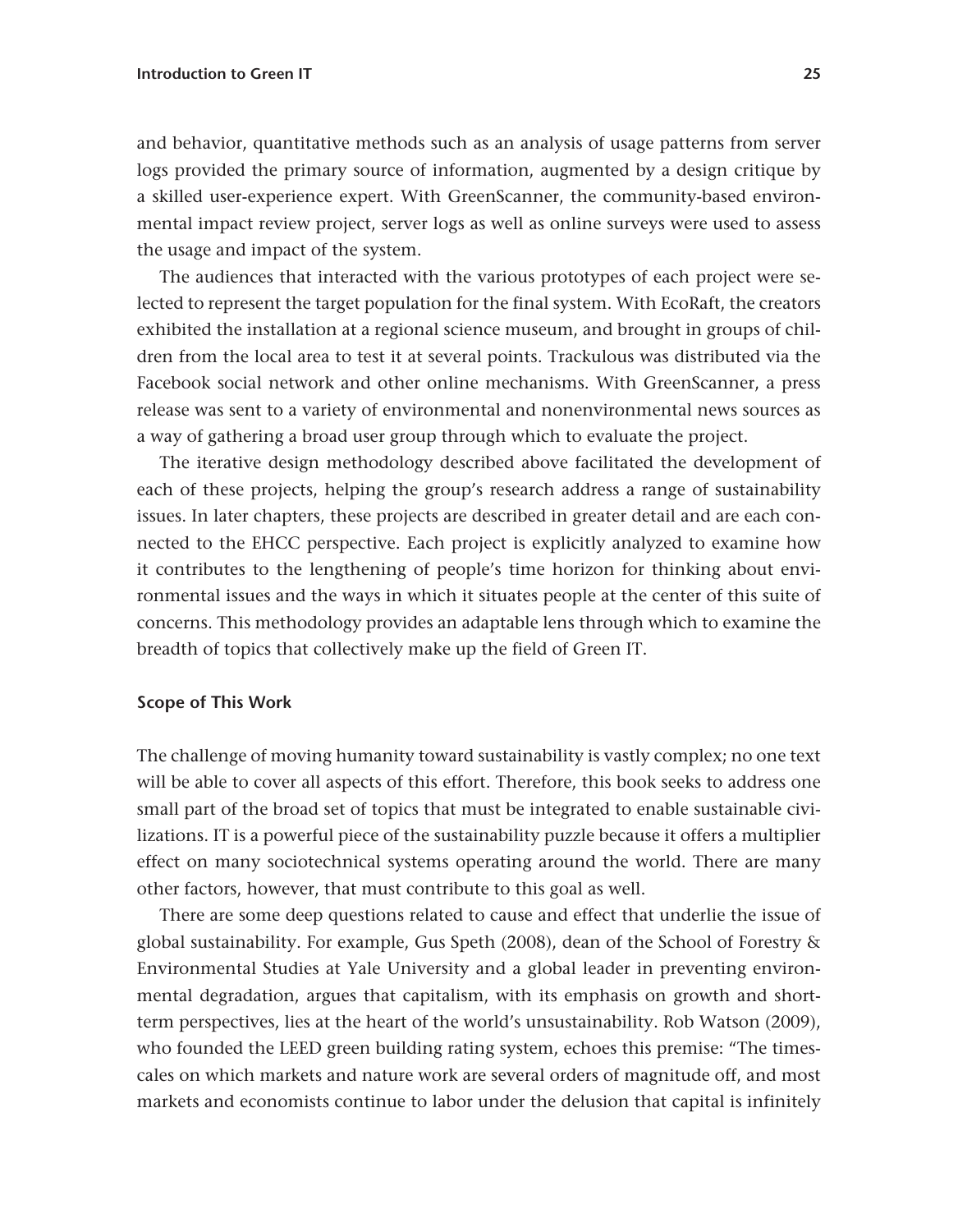substitutable for everything else, including 'ecosystem services.'" Other scholars—for example, Russell Hopfenberg (2003), have maintained that the agricultural revolution may underlie the problem. Researchers from vastly different disciplines, from biochemistry (Elliott & O'Connor, 2007) to public policy (Mazmanian, 2009), all have critical contributions to make in the effort to help humanity live more sustainably.

It is important to explore all of these topics in order to know how best to proceed toward sustainability on a global level; nevertheless, in-depth examinations are beyond the scope of this document. Regardless of the outcome of these and other key debates, it is likely that IT will play a significant role in the solution. IT is not tied to specific food-gathering processes or sociopolitical structures; the concepts presented here can make a contribution in any of the global scenarios that unfold.

#### **Central Argument**

Green IT is a growing field that seeks to understand the ways in which IT and environmental issues interact. It takes an interdisciplinary approach, drawing on disciplines from computer science to ecology to economics. There are many projects already in existence in this area, and many more are likely to be developed in the coming years. This book seeks to provide a structure for understanding this field, focusing on the interactions that Green IT systems encourage between humans and the world around us.

The core argument is this:

- Humans are facing significant environmental issues that occur over long time scales, large distances, and great degrees of complexity.
- Unassisted, humans are not well equipped to deal with problems on these scales of time, space, and complexity.
- Throughout history, technological innovations have enabled human cultures to deal with broader suites of problems than we would otherwise be able to address.

• IT specifically involves tools and techniques for dealing with vast bodies of information across wide ranges of time, space, and complexity, and is thus well suited for addressing environmental concerns.

By enabling innovations in infrastructure, education, personal change, community involvement, and many other domains, Green IT can help people live more sustainable lives. This shift need not be instantaneous; rather, we can seek to transition smoothly from current ways of living to more sustainable ones. Green IT systems can assist with all stages of this transition. Once humanity is living sustainably, perhaps we can begin to repair some of the global problems we have caused, restoring endangered ecosystems and threatened species.